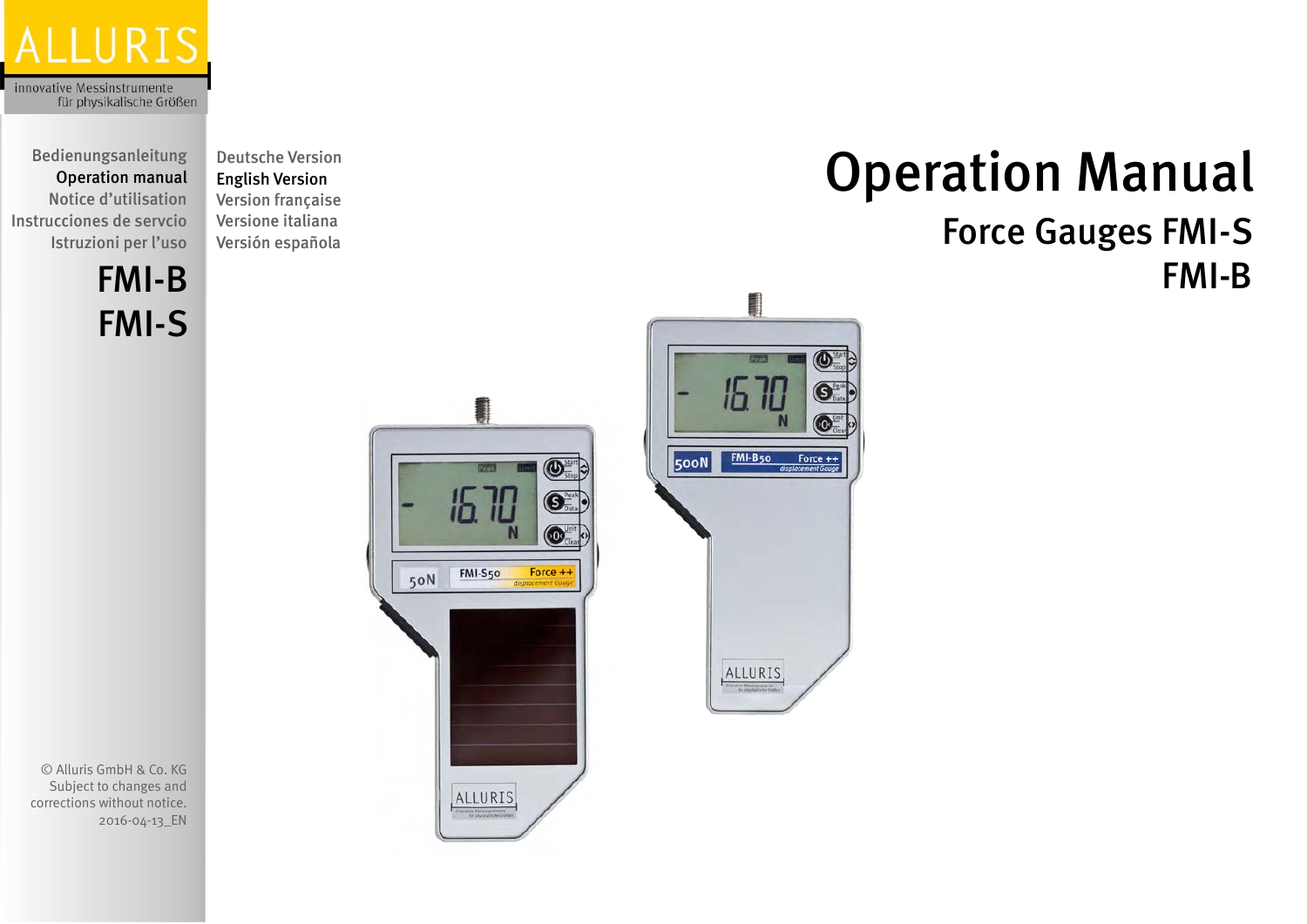<span id="page-1-0"></span>Bedienungsanleitung Operation manual Notice d'utilisation Instrucciones de servcio Istruzioni per l'uso

# Content

| 1.0  | <b>Safety precautions</b>                                                                        | 3              |
|------|--------------------------------------------------------------------------------------------------|----------------|
| 2.0  | <b>Before starting operation</b>                                                                 | 4              |
| 2.1. | Scope of supply                                                                                  | 4              |
| 2.2. | Applying force by hand                                                                           | 5              |
| 2.3. | <b>Energy Harvesting (FMI-S)</b>                                                                 | 5              |
| 2.4. | <b>Charging the battery (FMI-B)</b>                                                              | 5              |
| 2.5. | Overview                                                                                         | 6              |
| 2.6. | <b>General remarks</b>                                                                           | $\overline{7}$ |
| 3.0  | <b>Starting Operation</b>                                                                        | 8              |
| 3.1. | <b>Preparing the Measurement</b>                                                                 | 8              |
| 3.2. | Turning the instrument ON/OFF                                                                    | 8              |
|      | 3.2.1. Autoreverse display                                                                       | 9              |
|      | 3.2.2. Selecting measuring units                                                                 | 9              |
|      | 3.3. Selecting the operation mode                                                                | 10             |
|      | 3.3.1. Standard mode                                                                             | 10             |
|      | 3.3.2. Peak value detection with Peak modes                                                      | 10             |
| 3.4. | <b>Start/Stop Measurements</b>                                                                   | 12             |
|      | 3.5. Taring                                                                                      | 13             |
| 3.6. | <b>Displaying measured values</b>                                                                | 13             |
|      | 3.6.1. Resetting the drag indicator                                                              | 14             |
|      | 3.7. Clearing the memory                                                                         | 14             |
|      | 3.7.1. Deleting single values                                                                    | 14             |
|      | 3.7.2. Clearing memory completely                                                                | 14             |
| 4.0  | <b>Setting measurement parameters</b>                                                            | 15             |
| 4.1. | Selecting the parameter menue                                                                    | 15             |
| 4.2. | <b>General settings (P1)</b>                                                                     | 16             |
|      | 4.2.1. Selecting dimensional units (P11)                                                         | 16             |
|      | 4.2.2. Changing +/- prefix for push or pull operations (P12)                                     | 17             |
|      | 4.2.3. Display-refresh rate (P13)<br>4.2.4. Automatic measuring stop - Auto-Stop for FMI-S (P14) | 17             |
|      | 4.2.5. Automatic measuring stop - Auto-Stop for FMI-B (P14)                                      | 17<br>18       |
|      | 4.2.6. Auto-Off function (instrument off) (P15)                                                  | 18             |
|      | 4.2.7. Automatic taring function - Auto-Tara (P16)                                               | 18             |
| 4.3. | <b>Resetting factory defaults (PO)</b>                                                           | 19             |

|      | 4.4. Memory and statistic functions (P2)           | 19 |
|------|----------------------------------------------------|----|
|      | 4.4.1. General considerations on memory functions  | 19 |
|      | 4.4.2. Setting memory and statistics functions     | 20 |
|      | 4.4.3. Saving single values (Single)               | 20 |
|      | 4.4.4. Saving measuring cycles (Series)            | 21 |
|      | 4.4.5. Displaying statistics                       | 22 |
|      | 4.4.6. Recalling memory                            | 23 |
|      | 4.4.7. Clearing memory                             | 23 |
| 4.5. | Monitoring limit values (P3 und P4)                | 24 |
|      | 4.5.1. Working with limit values                   | 24 |
|      | 4.5.2. Setting limit values                        | 24 |
|      | 4.5.3. Deleting limit values                       | 25 |
| 5.0  | Interfaces (series FMI-B30 und FMI-S30 and higher) | 25 |
| 5.1. | Data transfer via USB                              | 25 |
|      | 5.1.1. Software FMI_Connect                        | 25 |
|      | 5.1.2. Software FMI_Analyze                        | 26 |
|      | 5.1.3. Software FMI_Analyze Pro+                   | 26 |
|      | 5.1.4. Software COM-Bridge                         | 26 |
|      | 5.1.5. Laser distance sensor                       | 27 |
| 5.2. | <b>Hirose-Socket</b>                               | 27 |
|      | 5.2.1. Foot switch for data tansfer                | 27 |
|      | 5.2.2. Drive control                               | 27 |
|      | 5.2.3. Data cable for digitale I/O's               | 28 |
| 6.0  | Test stand application of force gauges             | 29 |
| 7.0  | <b>Technical Data</b>                              | 30 |
| 8.0  | <b>Service</b>                                     | 31 |
| 8.1. | <b>Extended 5-Year Guarantee</b>                   | 31 |
| 8.2. | <b>Product registration</b>                        | 31 |
| 8.3. | <b>Calibration certificates</b>                    | 31 |
| 9.0  | <b>Frequent questions (FAQ)</b>                    | 32 |
| Α.   | Appendix                                           | 33 |
| A.1  | <b>Notes</b>                                       | 33 |
| A.2  | Calibration confirmation acc. DIN EN 10204 2.1     | 33 |
| A.3  | <b>Declaration of Conformity</b>                   | 34 |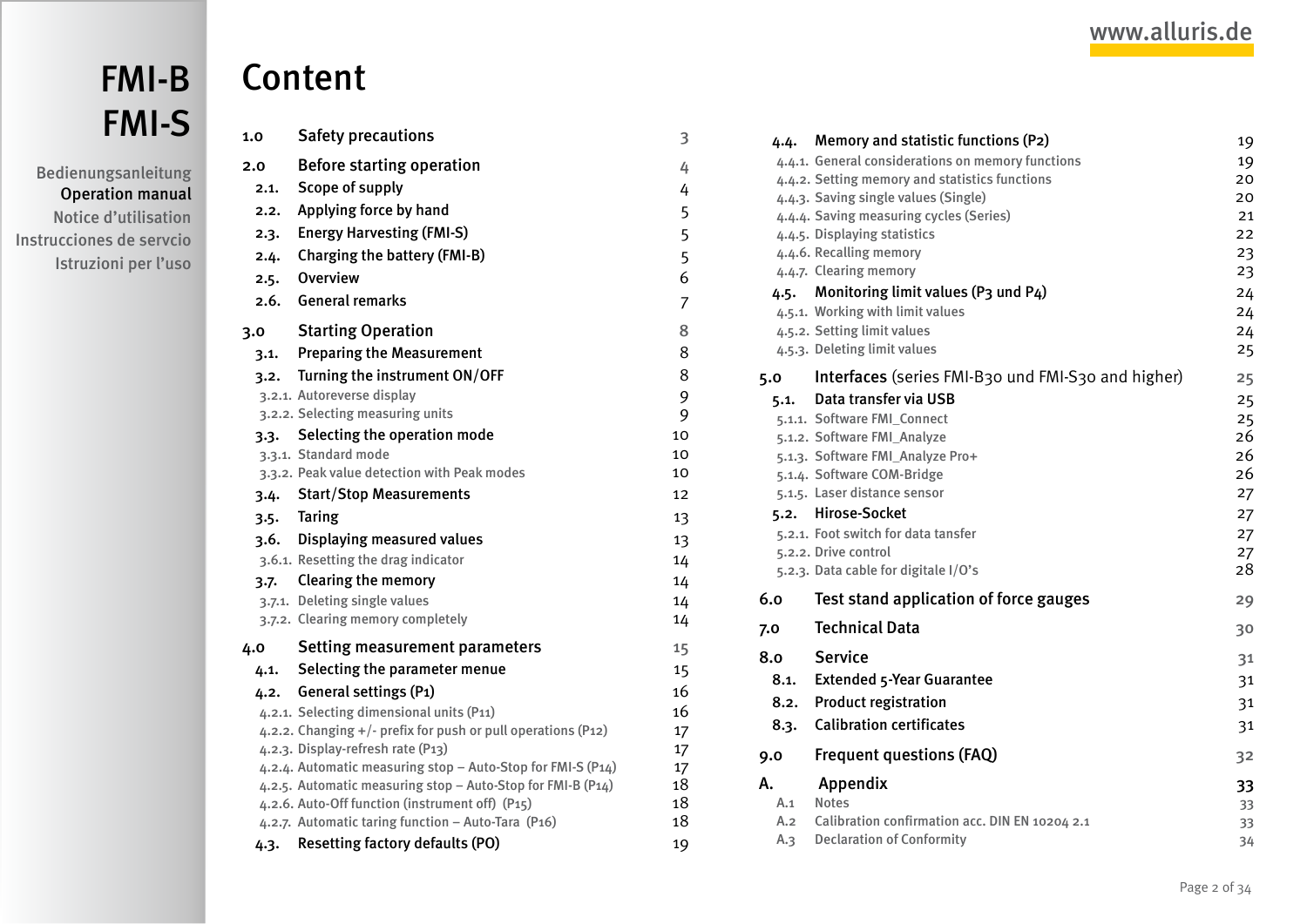# <span id="page-2-0"></span>[FMI-B](#page-1-0) [FMI-S](#page-1-0)

Bedienungsanleitung Operation manual Notice d'utilisation Instrucciones de servcio Istruzioni per l'uso Thank you for choosing one of our high quality instruments. Please read the entire operation manual thoroughly before using this instrument for the first time. The information contained herein will help you to achieve accurate and reproducible results and to avoid misuse or damages.

## 1.0 Safety precautions

The internal sensor (strain gauge) can be damaged if overloaded! Mind your gauge model`s maximum measuring range! The maximum measuring range is written on the front of the instrument and on the back. Do not apply side or radial forces to the rigid measuring axle. Do not use any tools to screw the attachement onto the measuring axle.

Always transport and store the instrument in its carrying case when not in use. Thus, you will minimize the risk of damages caused by unmeant detrimental mechanical effects, which, as the case may be, can destroy the internal sensor.

Please consider the technical data in regard to the environmental conditions [\(see p. 30 chapter 7.0 Technical Data\)](#page-29-1). The instrument is equipped with a temperature compensation for  $o^{\circ}$ ... $4o^{\circ}C$  (max. 85%rF). Use the instrument in this temperature range only.

For test stand mounting please only use the fitting holes and the tapped holes on the rear side of the instrument.

Force gauges are delivered in a carrying case. Especially devices for small forces should always be stored and transported in this protective case, because the internal sensor may be harmed by bumps and shocks.

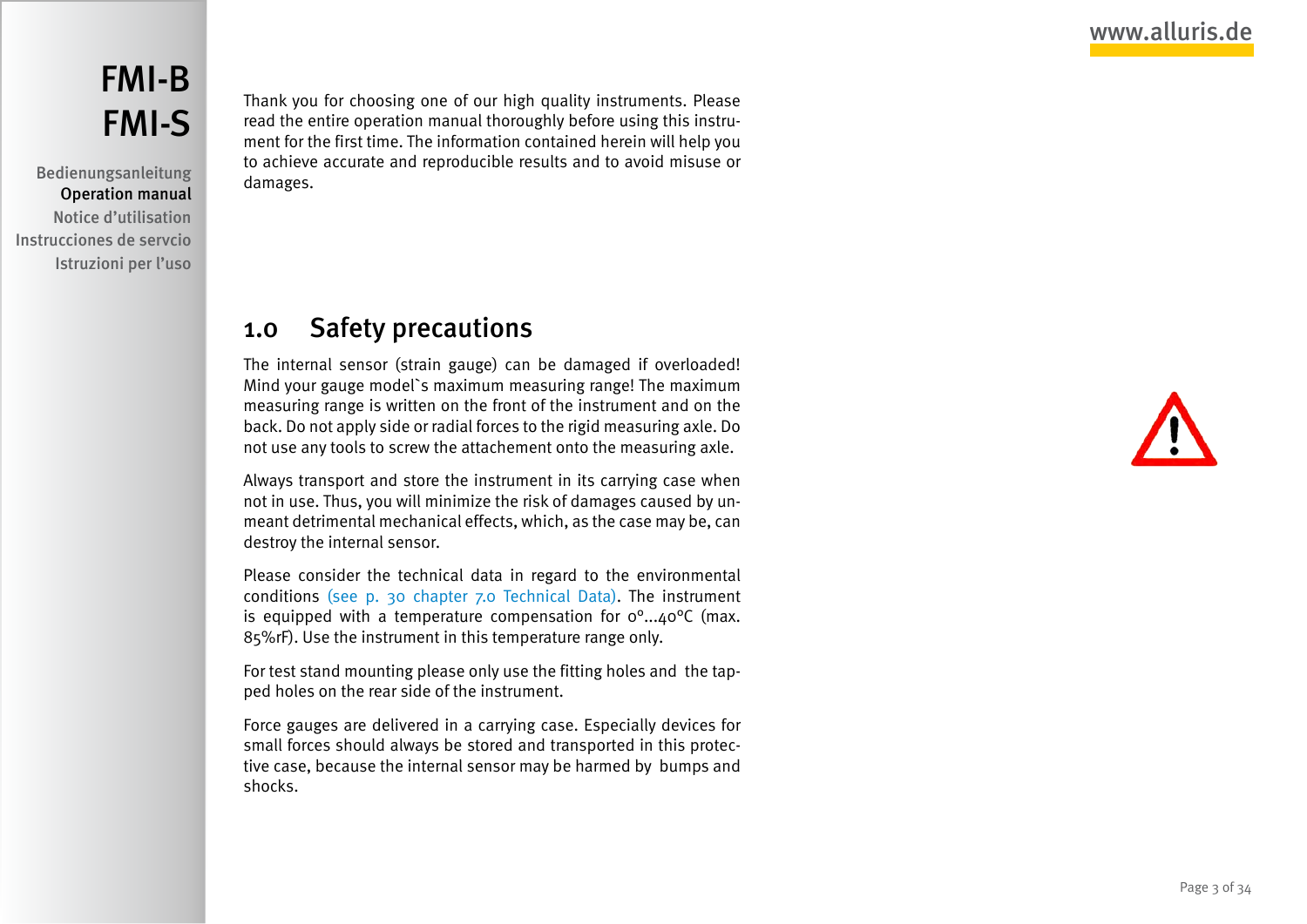<span id="page-3-0"></span>Bedienungsanleitung Operation manual Notice d'utilisation Instrucciones de servcio Istruzioni per l'uso

## 2.0 Before starting operation

Please inspect the content before taking the instrument into operation.

Should, despite our careful inspection, parts be missing, please notify your dealer or our service team: service@alluris.de.

The following table provides you with an overview of the delivery's volume as well as the single components' part numbers in case you want to purchase them later.

For more accessories see [www.alluris.de](http://www.alluris.de/en/).



## 2.1. Scope of supply

| • Standard scope of delivery (part no.)<br>o Optional accessories (not included)       | FMI-B <sub>10</sub><br><b>FMI-S10</b> | FMI-B <sub>20</sub><br>FMI-S20 | FMI-B30<br>FMI-S30  | FMI-B <sub>50</sub><br>FMI-S50 |
|----------------------------------------------------------------------------------------|---------------------------------------|--------------------------------|---------------------|--------------------------------|
| Protection case                                                                        |                                       |                                |                     |                                |
| Base unit                                                                              |                                       |                                |                     |                                |
| (Type label with serial number and measuring range on the back)                        |                                       |                                |                     |                                |
| Quickstart manual                                                                      |                                       |                                |                     |                                |
| Hook (FMI-962M6 / FMI-962M10)                                                          | $(\bullet/\text{-})$                  | $(\bullet/\bullet)$            | $(\bullet/\bullet)$ | $(\bullet/\bullet)$            |
| Cone tip (FMI-965M6 / FMI-965M10)                                                      | $(\bullet/\text{-})$                  | $(\bullet/\bullet)$            | $(\bullet/\bullet)$ | $(\bullet/\bullet)$            |
| Flat head (FMI-961M6 / FMI-961M10)                                                     | $(\bullet/\text{-})$                  | $(\bullet/\bullet)$            | $(\bullet/\bullet)$ | $(\bullet/\bullet)$            |
| Notched head (FMI-964M6 / FMI-964M10)                                                  | $(\bullet/-)$                         | $(\bullet/\bullet)$            | $(\bullet/\bullet)$ | $(\bullet/\bullet)$            |
| Handles (FMI-941M10 or T-Handle FMI-942M10)                                            | $\Omega$                              | $\Omega$                       | $\Omega$            | $\mathbf{o}$                   |
| Universal VAC charger with EC-, UK- and US wall plug connector and USB-cable (FMI-946) | • (for all FMI-B force gauges)        |                                |                     |                                |
| Calibration certificate with data (FMI-800N1 or FMI-800N2)                             | $\mathbf{o}$                          | $\mathbf{o}$                   | $\mathbf 0$         |                                |
| USB interface cable (FMI-931USB)                                                       |                                       |                                | $\mathbf{o}$        |                                |
| FMI_Connect software (FMI-972)                                                         |                                       |                                | $\mathbf{o}$        |                                |
| FMI_Analyze software (FMI-975)                                                         |                                       |                                | $\Omega$            |                                |
| Cable for digital I/O's (FMI-934SO)                                                    |                                       |                                | $\Omega$            | $\Omega$                       |
| Laser distance sensor (FDM-250)                                                        |                                       |                                |                     | $\Omega$                       |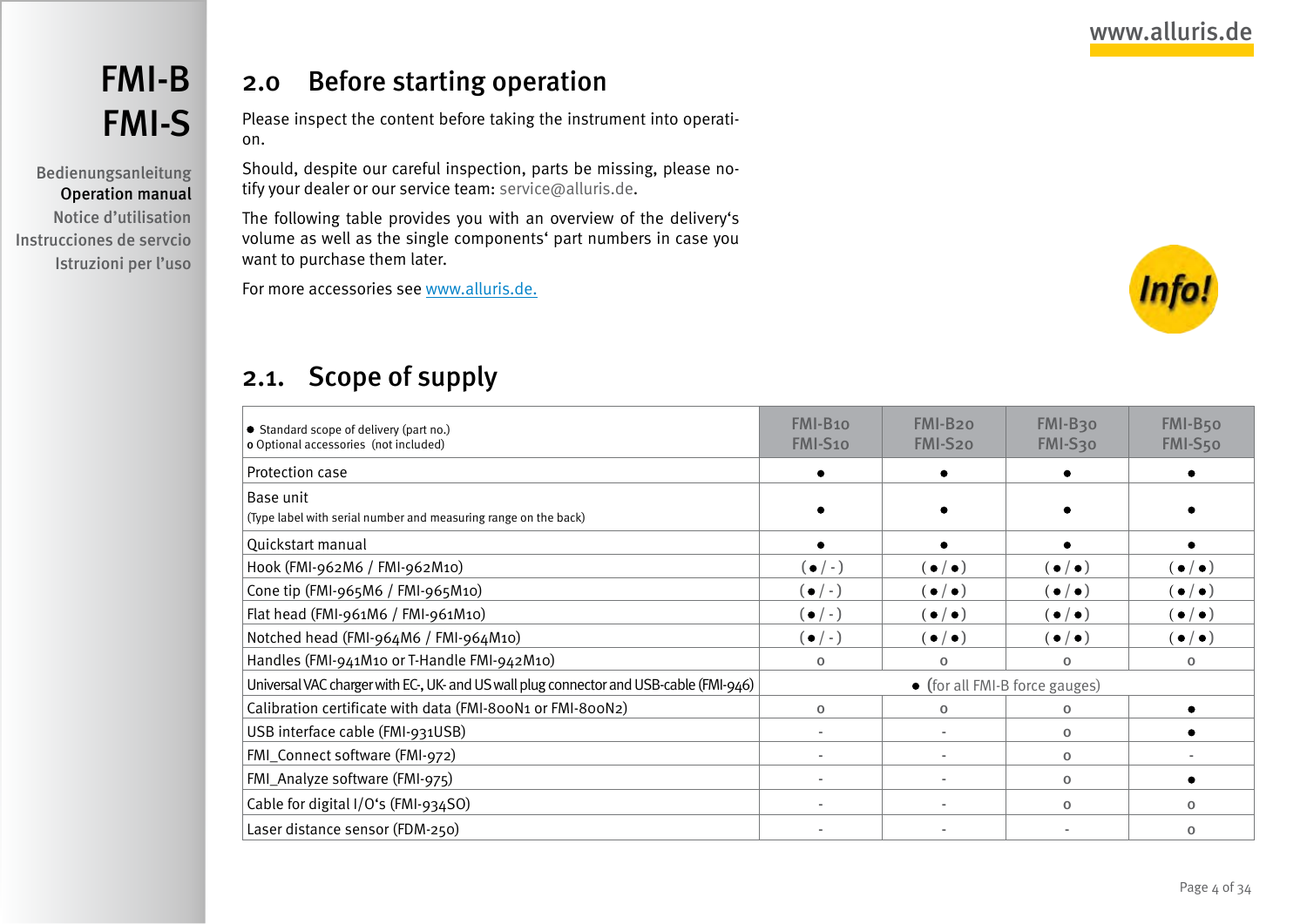<span id="page-4-0"></span>Bedienungsanleitung Operation manual Notice d'utilisation Instrucciones de servcio Istruzioni per l'uso

# 2.2. Applying force by hand

Hand held force gauges series FMI-B and FMI-S can be utilized for onsite measurement. In order to apply force manually, the housing comprises three M10 tapped holes to attach handles, two on each side and one opposite the measuring axis (Part no.: Handles FMI-941M10 and T-Handle FMI-942M10).





Side handles for easy handheld operation

T-Handle

# <span id="page-4-1"></span>2.3. Energy Harvesting (FMI-S)

The instrument utilizes, also when turned off, the ambient light at the work place as energy source and charges an internal storage unit, to ensure that tests can be made even if the solar cell is covered for a short while. After storing the instrument for more than 2 month in the dark, you should expose it to light for at least 8 hours in the regular working environment (> 250 Lux) before use. Or you may use the USB-cable to charge the instrument quickly. A buffer battery maintains in any case the basic functions of the instrument.

# <span id="page-4-2"></span>2.4. Charging the battery (FMI-B)

Force gauges of the FMI-B series have a LiPo-battery with a capacity up to 150 hours of operation. Upon each start the remaining capacity is measured. If it is less than about  $4$  hours "bat.2" is displayed on the screen. Then charge the battery by connecting the instrument via USBcable to the supplied AC charger or to a PC.

From the state of charge "bat.1" or lower the indication will remain on the display until you confirm by pressing the O key.

Indicating the battery's state of charge

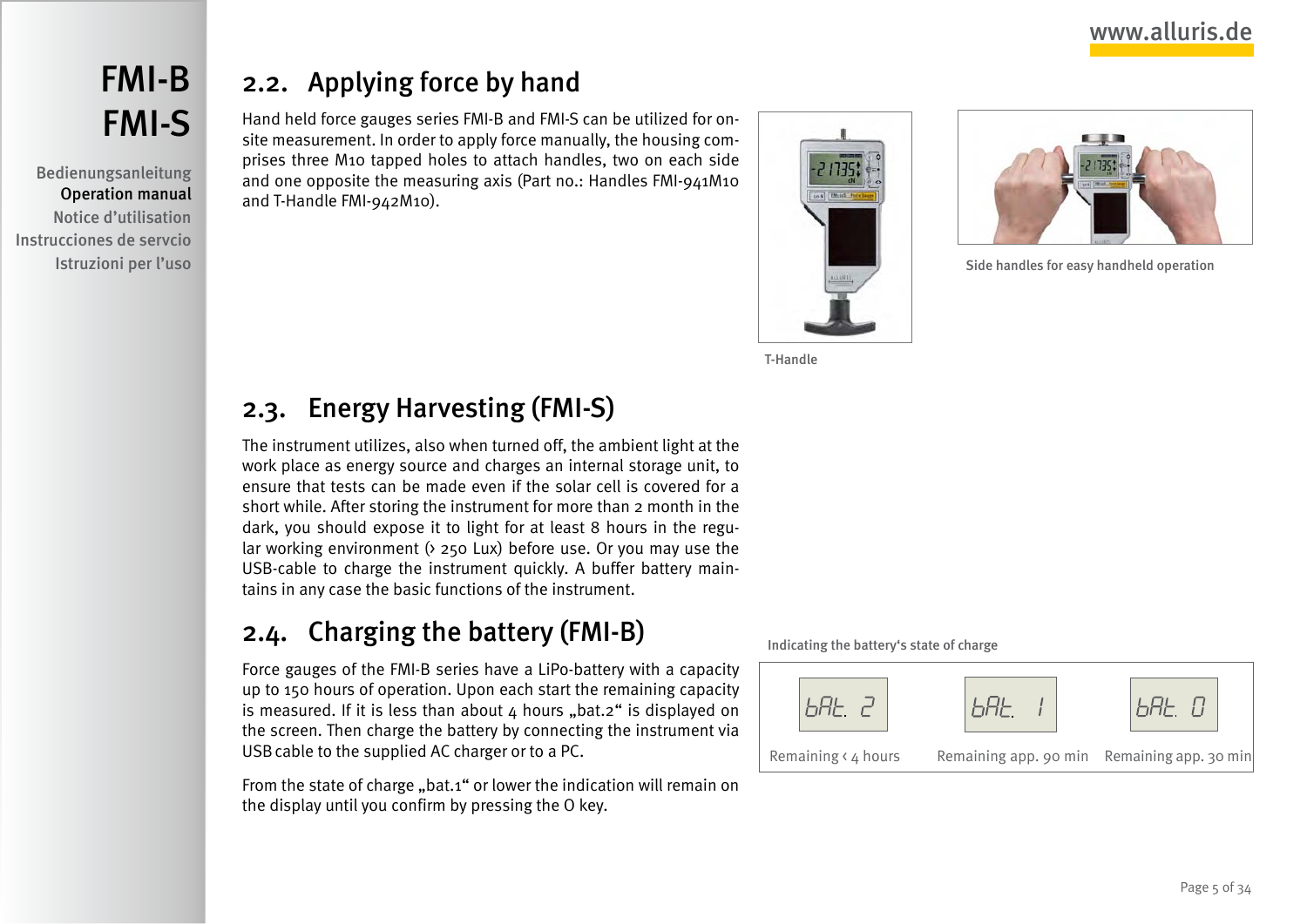# <span id="page-5-0"></span>[FMI-B](#page-1-0) [FMI-S](#page-1-0)

2.5. Overview

### Bedienungsanleitung Operation manual Notice d'utilisation Instrucciones de servcio Istruzioni per l'uso



### [Hirose-Socket](#page-26-1)

 $\frac{d}{dt}$  $\Box$ 

| <b>Function</b> | Accessory part    | Part number   |
|-----------------|-------------------|---------------|
| Data transfer   | Foot switch       | $FMT-936$     |
| Digital $1/O's$ | Data cable        | $FMI-934SO$   |
| Motor control   | Drive unitcontrol | $FMT-220. MK$ |

### [USB 2.0 Mini-B-socket](#page-24-1)

|               | <b>Function</b>                              | <b>Accessory part</b>     | Part number    |  |
|---------------|----------------------------------------------|---------------------------|----------------|--|
| $\frac{1}{2}$ | Data transfer to MS Excel <sup>1</sup>       | Software FMI Connect      | FMI-972        |  |
| $\frac{1}{3}$ | Data analysis on PC                          | Software FMI_Analyze      | <b>FMI-975</b> |  |
| $\frac{1}{2}$ | Data analysis on PC with<br>motor controller | Software FMI Analyze Pro+ | <b>FMI-976</b> |  |
| $\frac{1}{2}$ | Data transfer to<br>CAQ-software             | COM-Bridge                | <b>FMI-977</b> |  |
|               | Power suppy and charging                     | USB cabel                 | $FMI-946$      |  |
|               | For series FMI-B50 and FMI-S50:              |                           |                |  |
|               | Connection to laser<br>distance sensor       | Laser-Distance-Sensor     | FDM-250        |  |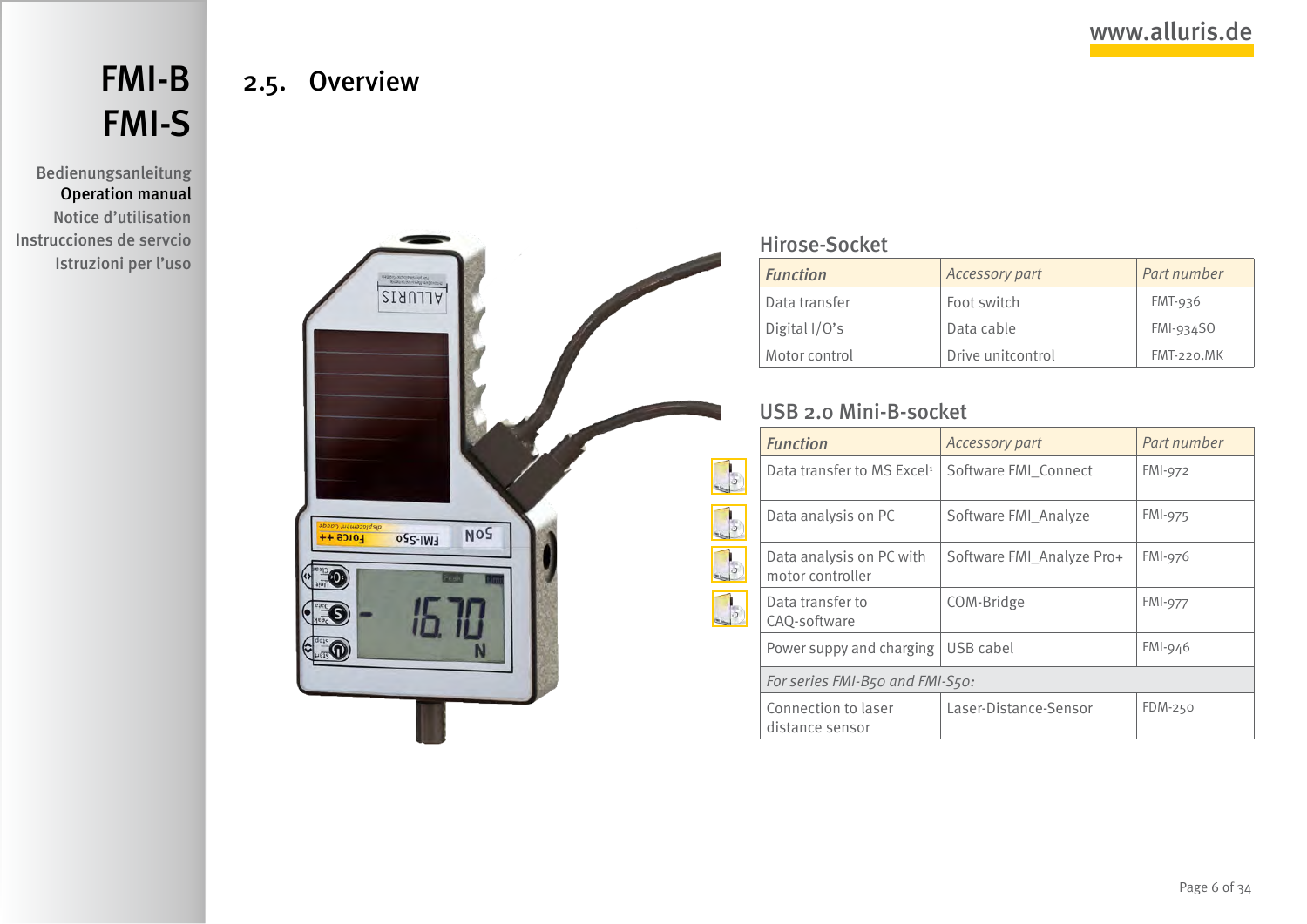# <span id="page-6-0"></span>[FMI-B](#page-1-0) [FMI-S](#page-1-0)

Bedienungsanleitung Operation manual Notice d'utilisation Instrucciones de servcio Istruzioni per l'uso

# 2.6. General remarks

1 Exchangeable attachments to apply force Standard Special accessories

(for more accessories see [www.alluris.de](http://www.alluris.de/en/Force_Measurement/Force_Gauges/Acc_force_measurement/accessories_forcegauges.php) )

2 Measuring axle for attachments to apply force (M6, bzw. M10 (>1kN), L=13mm)

#### 3 Display

Adapts automatically to changing positions with a 180° screen rotation upon start (e. g. for test stand mounting)

#### 4 Measuring range

- 5 USB 2.0 Mini-socket (series FMI-B30 und FMI-S30 and higher) also for charging the LiPo-battery of FMI-B devices and fast charging of FMI-S devices after long storage in the dark
- 6 10-pole Hirose socket (series FMI-B30 und FMI-S30 and higher) for digital I/O's, service, calibration etc.

#### 7 I-key

On/Off (press 2 seconds); Start/Stop measurement; select next item of menus

#### 8 S-key

select operation mode; save data to the memory during the measurement; show measuring results; select/deselect set ting menus (press 2 secs); select memory

- 9 O-key Taring manually; select settings; select measurement units
- 10 Solar cell (FMI-S) for in- and outdoor use. Collects energy even if the instrument is switched off.
- 11 Tapped holes (M10) to attach side handles or T-handle
- 12 Holes for location pins (8mm and 3mm without thread) for allignment in test stands
- 13 Tapped holes (M4 and M5 ) for test stand mounting

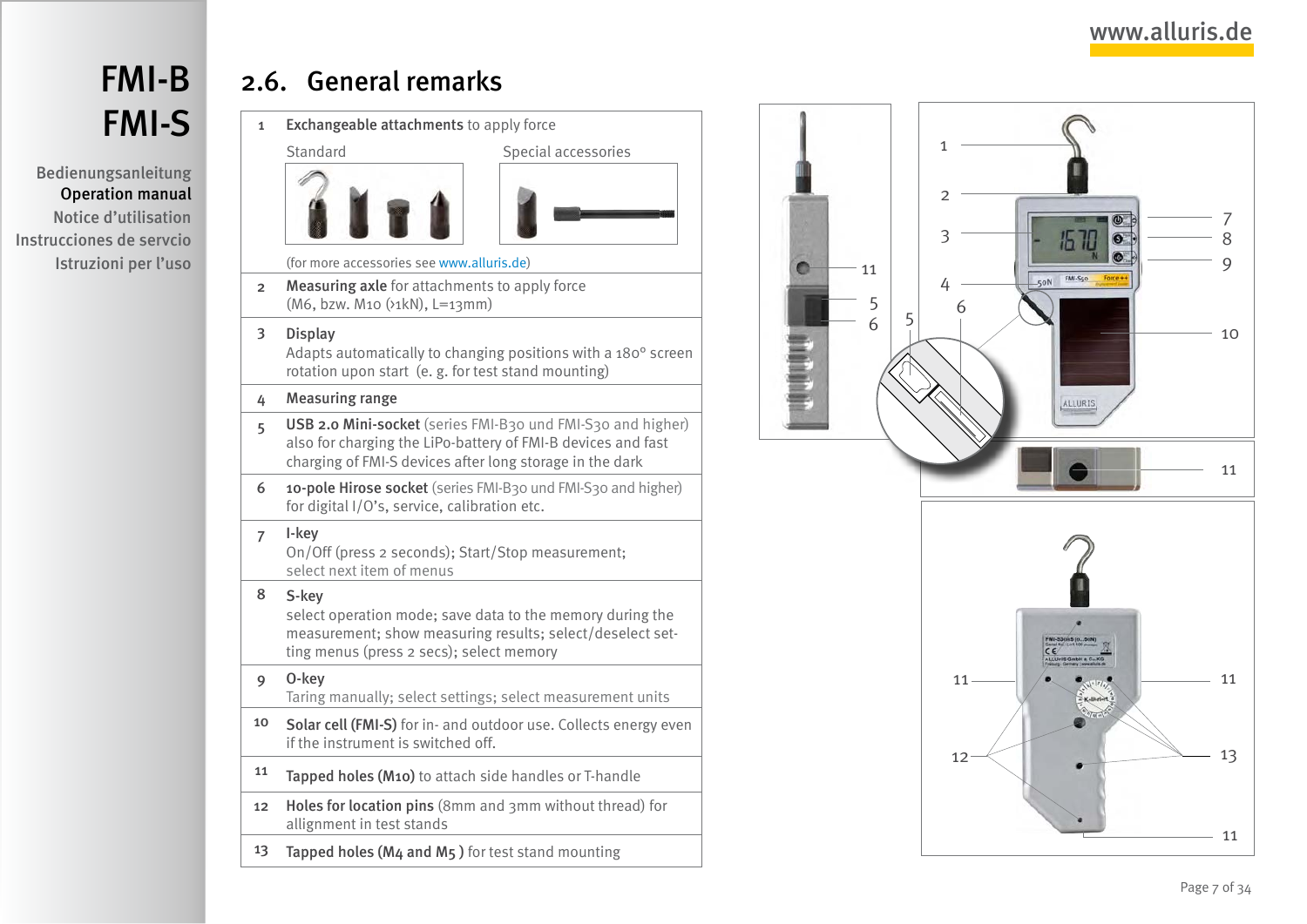<span id="page-7-0"></span>Bedienungsanleitung Operation manual Notice d'utilisation Instrucciones de servcio Istruzioni per l'uso

# 3.0 Starting Operation

## 3.1. Preparing the Measurement

The internal sensor works bi-directional, i.e. compression and tension. By default the instrument is attuned to display a positive value if compressive force is applied at the measurement axle, and a negative value if tensile force is applied. You may change this setting [\(see p.](#page-16-1) [17 chapter 4.2.2 Changing +/- prefix for push or pull operations](#page-16-1)  $(P<sub>12</sub>)$ ).

Select an appropriate attachment for compression forces or use the hook to apply tension forces. An extension rod should be used only if the accessibility of the object cannot be achieved without. [Special](http://www.alluris.de/en/Force_Measurement/Force_Gauges/Acc_force_measurement/accessories_forcegauges.php) [adapters](http://www.alluris.de/en/Force_Measurement/Force_Gauges/Acc_force_measurement/accessories_forcegauges.php) for specific applications can be found on [www.alluris.de.](http://www.alluris.de/en/Force_Measurement/Force_Gauges/Acc_force_measurement/accessories_forcegauges.php)

Mount attachements by hand only. Do not use tools to screw adapters onto the instrument`s threaded axle. Radial and side forces can damage the instrument.

As gauges are often used in the scope of destruction-tests or for appraising security-relevant thresholds you should always first become familiar with the potentially resulting risks – broken fragments, sudden change of force, crush risk – and, if necessary, take counter actions.



# 3.2. Turning the instrument ON/OFF

Switch the instrument on by pressing the I-key. After a self-test routine three sets of information are shown to inform you about the model number, the recommended date of next calibration and the nominal measuring range (Fn). Once the routine is completed the instrument is ready for use (idle).

With each start of the measurement an automatic taring (auto-tarafunction) is performed to eliminate the gravitation force influence of the weight of measuring axis and other installed attachments which

Information sequence as shown when starting the instrument

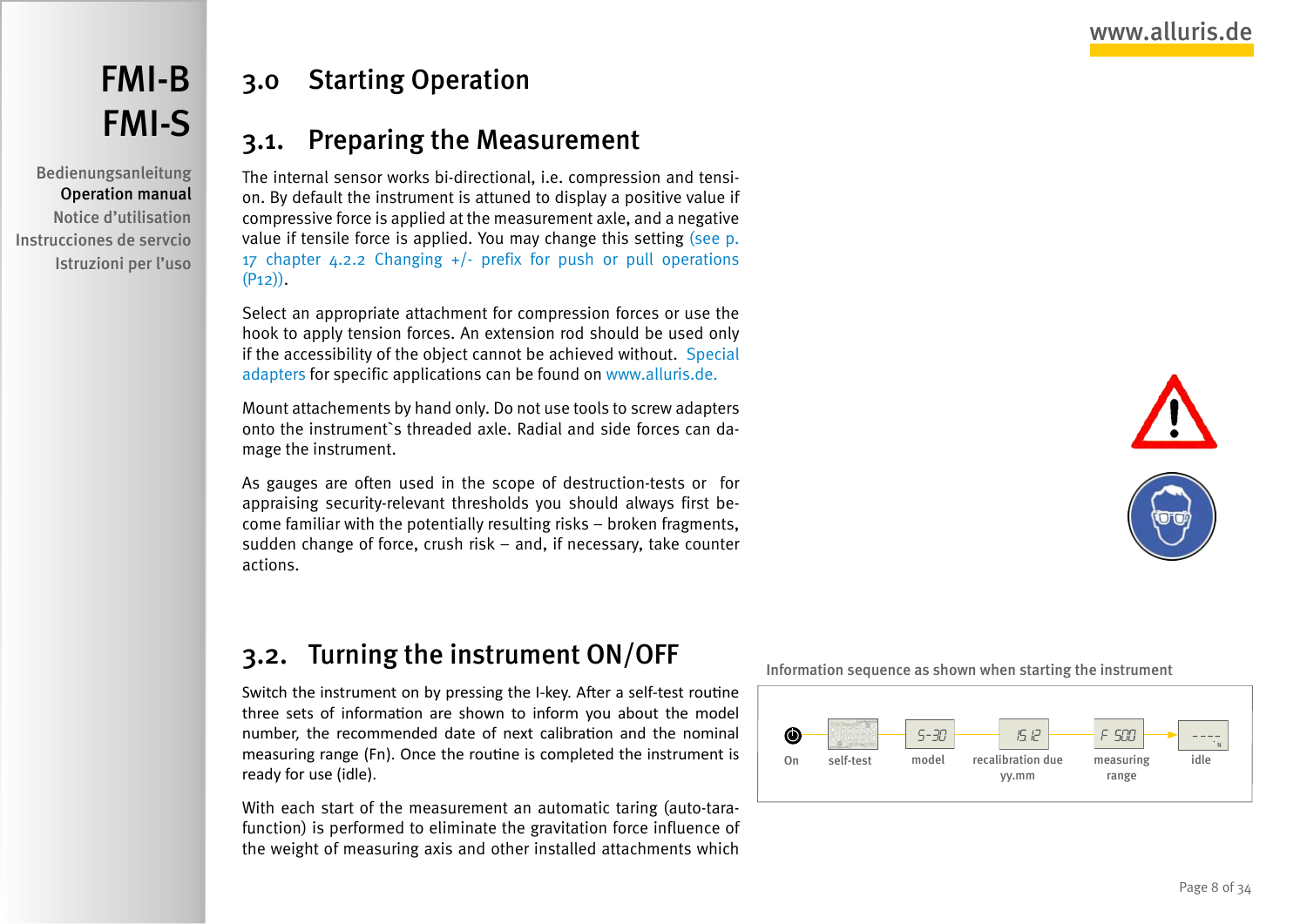# <span id="page-8-0"></span>[FMI-B](#page-1-0) [FMI-S](#page-1-0)

Bedienungsanleitung Operation manual Notice d'utilisation Instrucciones de servcio Istruzioni per l'uso

differs with the position of the instrument. At the same time the temperature offset is readjusted.

To turn the instrument off press the I-key.

If no external energy source is connected to the instrument, measurements can be automatically stopped after a defined period of time [\(see p. 17 chapter 4.2.4 Automatic measuring stop – Auto-Stop for](#page-16-2)  $FMI-S(P14)$ ).

After five minutes of inactivity the auto-off function will turn the instrument off automatically if no external energy source is connected. You may adjust the period of time to your own needs [\(see p. 18 chapter](#page-17-1) [4.2.6 Auto-Off function \(instrument off\) \(P15\)\)](#page-17-1).

Force gauges with LiPo-battery (series FMI-B) measure upon each start the remaining capacity. If it is less than about  $4$  hours "bat.2" is displayed on the screen. In this case charge the battery by connecting the instrument via USB-cable to the supplied AC charger or to a PC .

#### 3.2.1. Autoreverse display

If the force gauge is mounted head-down (e. g. for test stand mountign) the display adapts automatically with a 180° screen rotation upon start.

#### Autoreverse display



Display rotates when mounted head-down

#### 3.2.2. Selecting measuring units

If the instrument is idle you can select the desired measuring unit by pressing the O-key.

#### Selecting the measuring unit

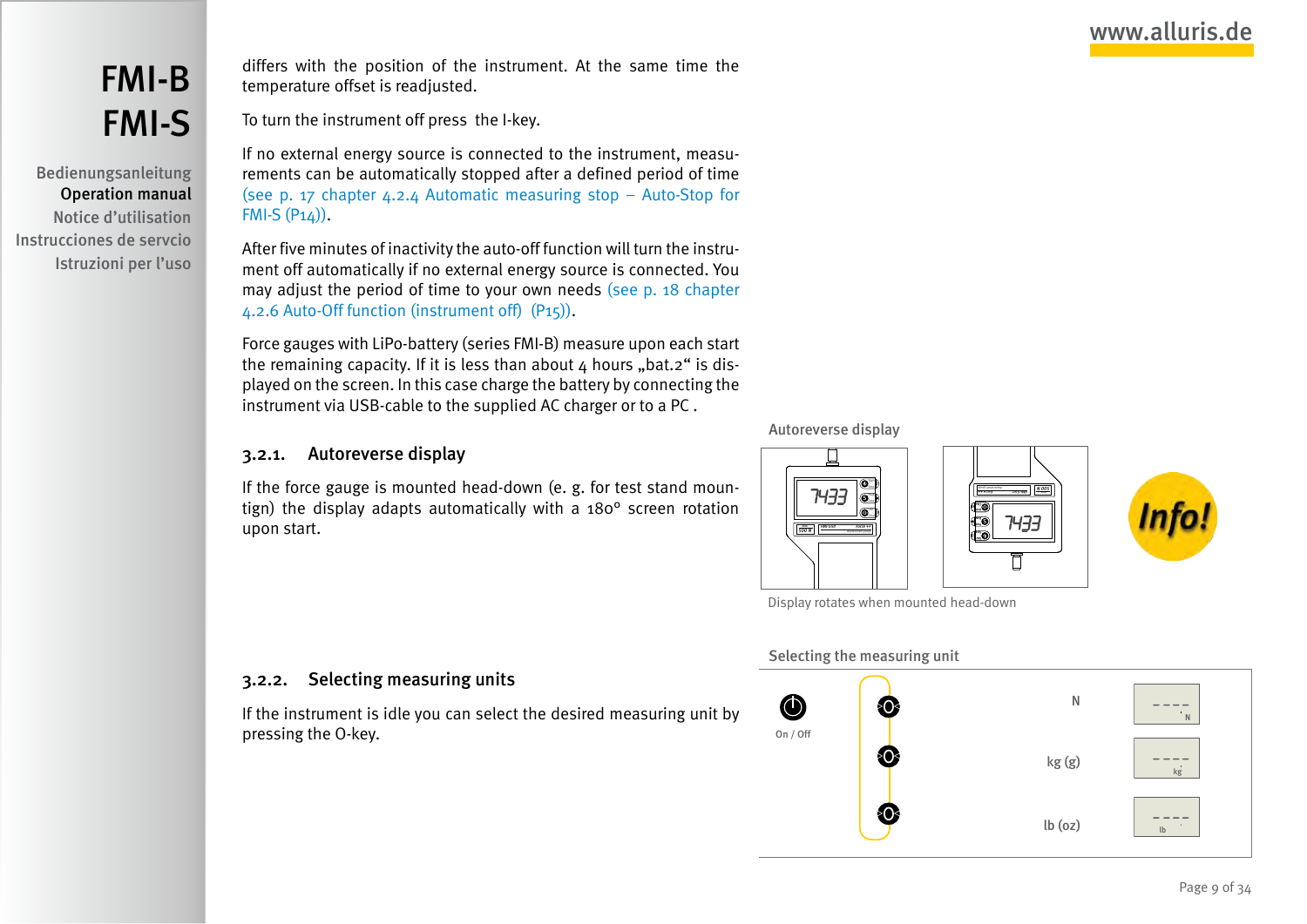# <span id="page-9-0"></span>[FMI-B](#page-1-0) [FMI-S](#page-1-0)

Bedienungsanleitung Operation manual Notice d'utilisation Instrucciones de servcio Istruzioni per l'uso

# <span id="page-9-1"></span>3.3. Selecting the operation mode

If the instrument is idle you can choose different modes of operation.

Selecting a specific operation mode you decide which values the instrument shall display and the measuring frequency (instruments series FMI-B10 and FMI-S10 have no Peak-option and high-speedmeasuring is not available).

Select the operation mode and the measuring frequency by pressing the S-key.

Selecting operation modes



Selecting the operation mode with the S-key (in series FMI-B10 und FMI-S10 the Peak-option is not available)

#### 3.3.1. Standard mode

In standard mode the actual measured value is displayed. By default the display refresh rate is 10 Hz. In the settings menue P13 you may change the refresh rate [\(see p. 17 chapter 4.2.3 Display-refresh](#page-16-3) [rate \(P13\)\).](#page-16-3)

#### 3.3.2. Peak value detection with Peak modes

The peak modes allow to detect peak values.

In Peak + and Peak – mode the display works as a drag indicator, that moves forward on increasing values. With temporarily decreasing values the display remains unchanged.

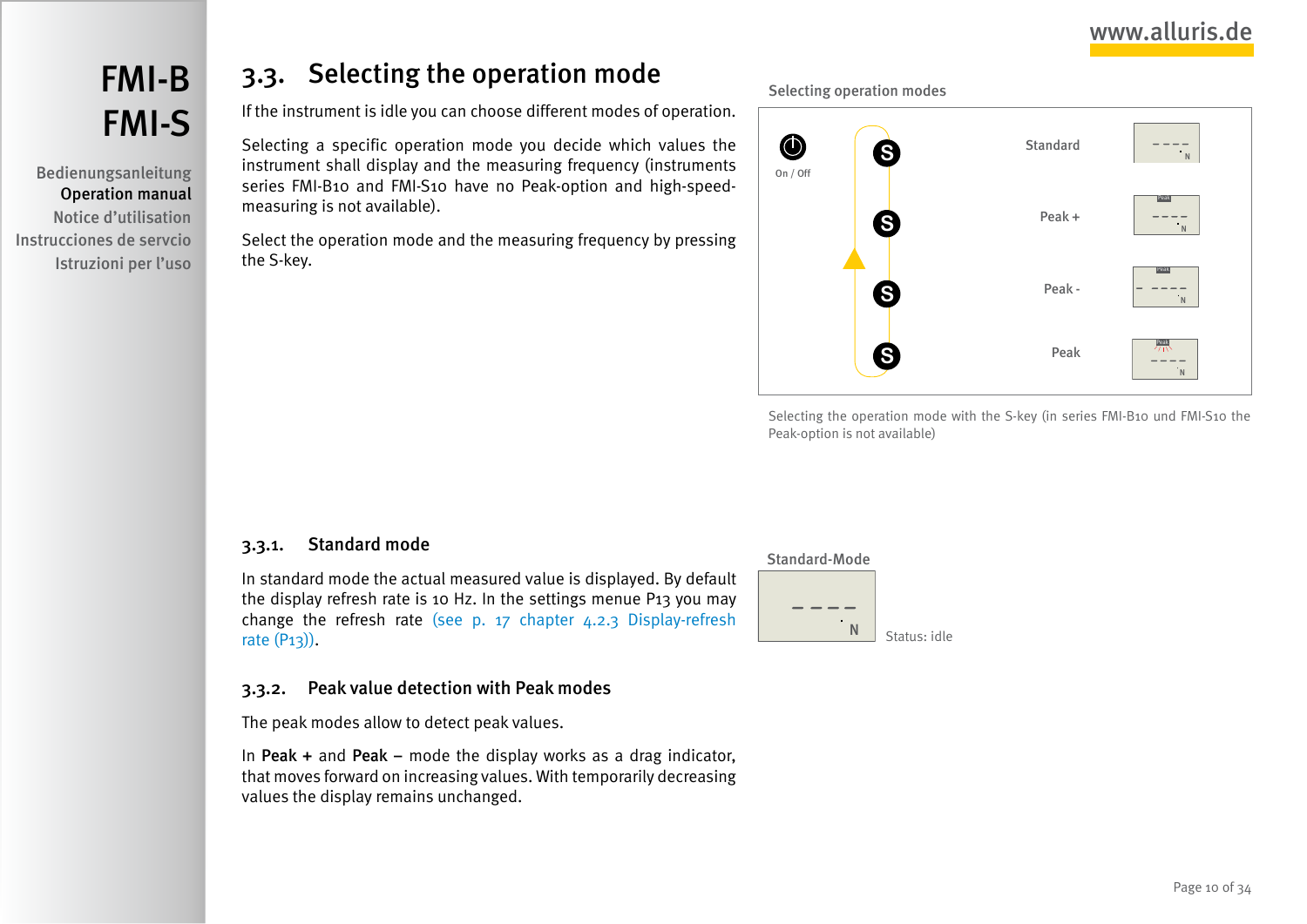Bedienungsanleitung Operation manual Notice d'utilisation Instrucciones de servcio Istruzioni per l'uso Peak + (with drag indicator) The display shows a Peak symbol.

By default the instrument indicates the peak value for compression operations.

You may change the prefix (see p. 17 chapter 4.2.2 Changing  $+/$ [prefix for push or pull operations \(P12\)\).](#page-16-1)

Instruments series FMI-B20 and FMI-S20 and higher can measure with increased frequency (high-speed measuring). The high frequency allows to measure the peak value precisely at the moment of rupture or tearing.

#### **Peak** – (with drag indicator)

The display shows a Peak symbol and the prefix minus.

The instrument indicates the peak value for tension operations.

You may change the prefix (see p. 17 chapter  $4.2.2$  Changing  $+/$ [prefix for push or pull operations \(P12\)\).](#page-16-1)

Instruments series FMI-B20 and FMI-S20 and higher can measure with increased frequency (high-speed measuring). The high frequency allows to measure the peak value precisely at the moment of rupture or tearing.

Peak (series FMI-B20 and FMI-S20 and higher)

The display shows a flashing Peak symbol.

The instrument indicates the value that is measured at the time.

Instruments series FMI-B20 and FMI-S20 and higher can measure with increased frequency (high-speed measuring). The high frequency allows to measure the peak value precisely at the moment of rupture or tearing.





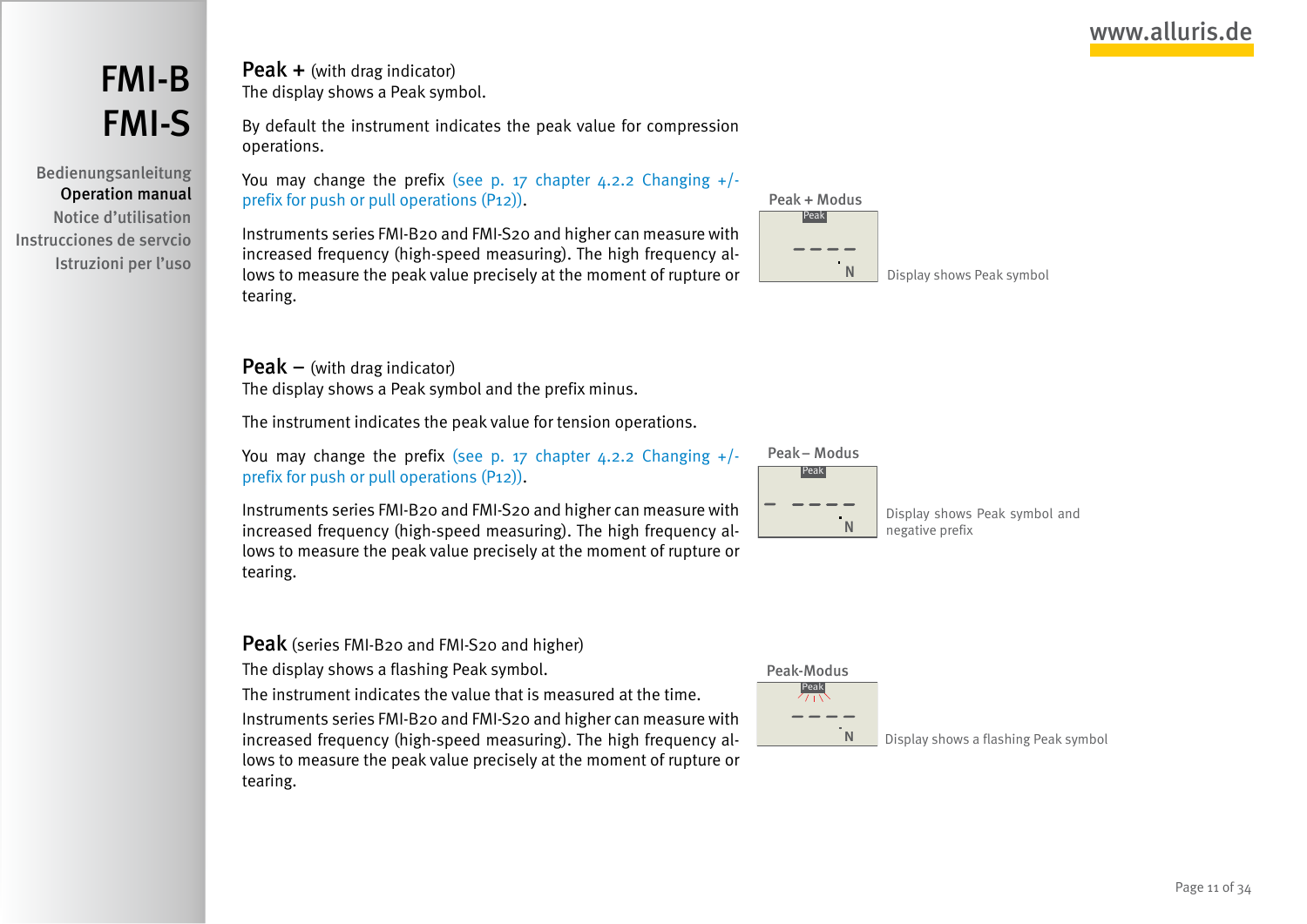<span id="page-11-0"></span>Bedienungsanleitung Operation manual Notice d'utilisation Instrucciones de servcio Istruzioni per l'uso

## 3.4. Start/Stop Measurements

Switch the instrument on and bring it into the measurement position.

### Start:

Start the measurement by pressing the I-key. The display shows ..0.0".

#### Measure:

The display shows the current measured value or the peak value [\(see](#page-9-1) [p. 10 chapter 3.3 Selecting the operation mode\)](#page-9-1). The symbol of the measuring dimension flashes as long as the instrument is measuring.

#### Stop:

By pressing the I-key the measuring cycle is completed.

After stopping the measurement, the display shows the measured value. Depending on the selected operation mode, this is either the last measured value or the respective peak value. The dimension unit is now displayed continuously without flashing.

The auto-stop-function [\(see p. 17 chapter 4.2.4 Automatic measu](#page-16-2)ring stop – Auto-Stop for FMI-S  $(P_14)$  allows to stop a measurement automatically, if measured values remain stable within a defined period of time. The feature can be deactivated if the instrument is connected to an external power source.

Please make sure that force – both compressive and tensile forces – is always applied perpendicularly to the measuring axle. The measuring results will be incorrect if the force axle is not aligned perpendicularly.

Forces that are not applied perpendicularly can damage the internal sensor especially of gauges with a measurement range designed for minute forces, when the radial or laterally operating forces are too big.

Indications on display during measurements



Correct positioning of the instrument



Keep the instrument always perpendicular to the probe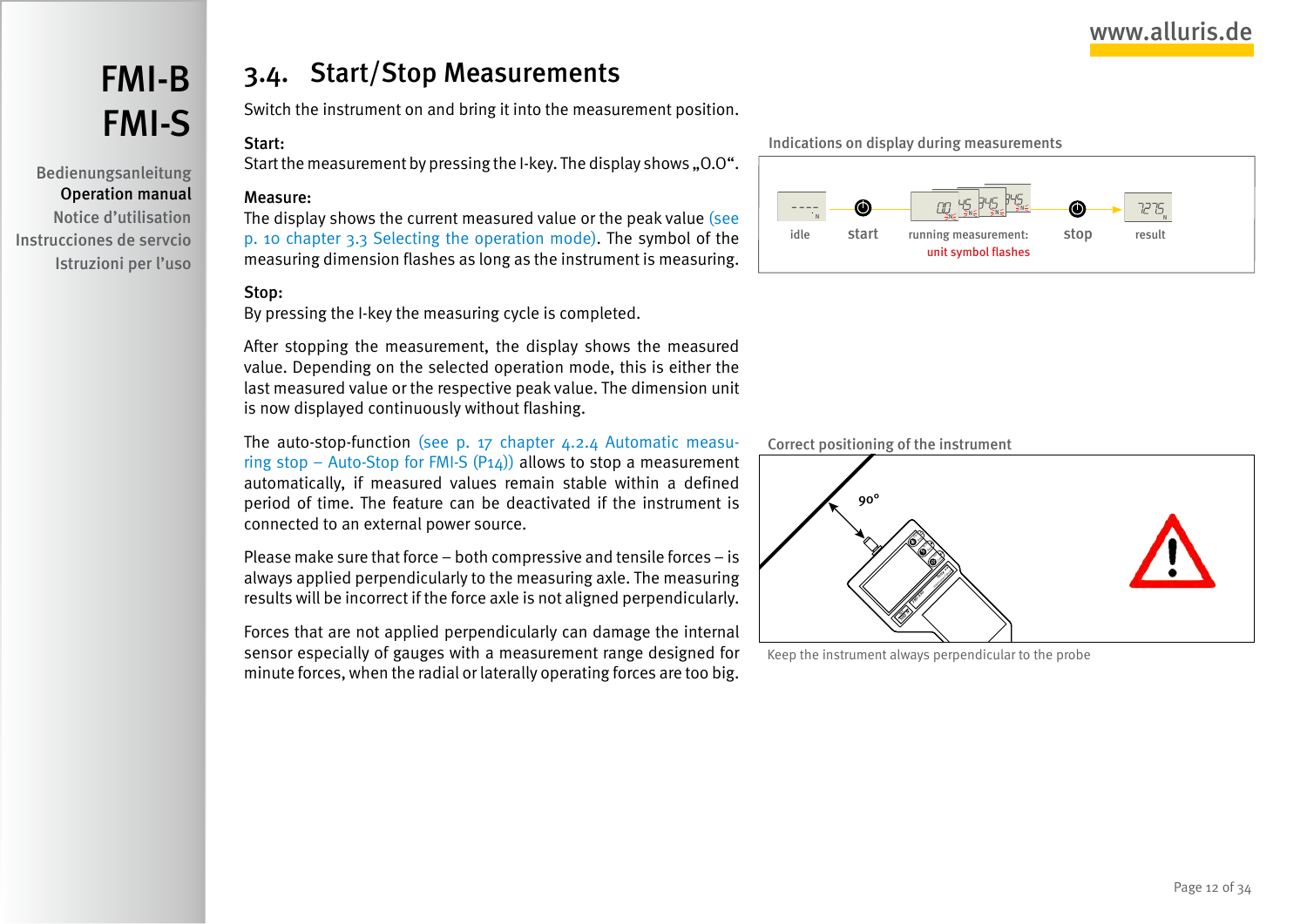# <span id="page-12-0"></span>[FMI-B](#page-1-0) [FMI-S](#page-1-0)

Bedienungsanleitung Operation manual Notice d'utilisation Instrucciones de servcio Istruzioni per l'uso

# 3.5. Taring

On each start of the instrument the auto-tara function performs an automatic taring to eliminate the gravitation force influence of the weight of the sensor, the measuring axis and other installed attachments according to the position of the instrument. At the same time the temperature offset is readjusted.

The auto-tara-function can be deactivated, e.g. to continue a pausing measurement [\(see p. 18 chapter 4.2.7 Automatic taring function](#page-17-2) – Auto-Tara  $(P16)$ ). Due to the very high sensivity of the instrument even slight movements or minute vibrations in the environment are captured and displayed with values uneven zero.

In standard mode and in Peak mode you can tare the instrument during a measurement by pressing the O-key.

# 3.6. Displaying measured values

During measurements in standard mode the display shows the measured real-time value. In all of the three peak modes the instrument captures and stores beside the actual measured value also the positive and negative peak value. In Peak+ mode or Peak – mode either the peak push value or peak pull value are displayed during measurements according to the choosen prefix settings. In Peak mode the real-time value is indicated during the measurement.

By pressing the S-key the display shows the measured values one after the other. In Peak+ mode first the positive peak value is shown. By pressing the S-key next the negative peak value appears and after pressing the S-key once again the last measured value is displayed.

In Peak – the display sequence starts with the negative peak value. If the measurement has been taken in Peak mode (series FMI-B20 and FMI-S20 and higher), the Peak symbol flashes accordingly.

You start the next measurement without deleting the peak memory, by pressing the I-key. Peak values remain stored in the memory as long as a higher peak value is measured.



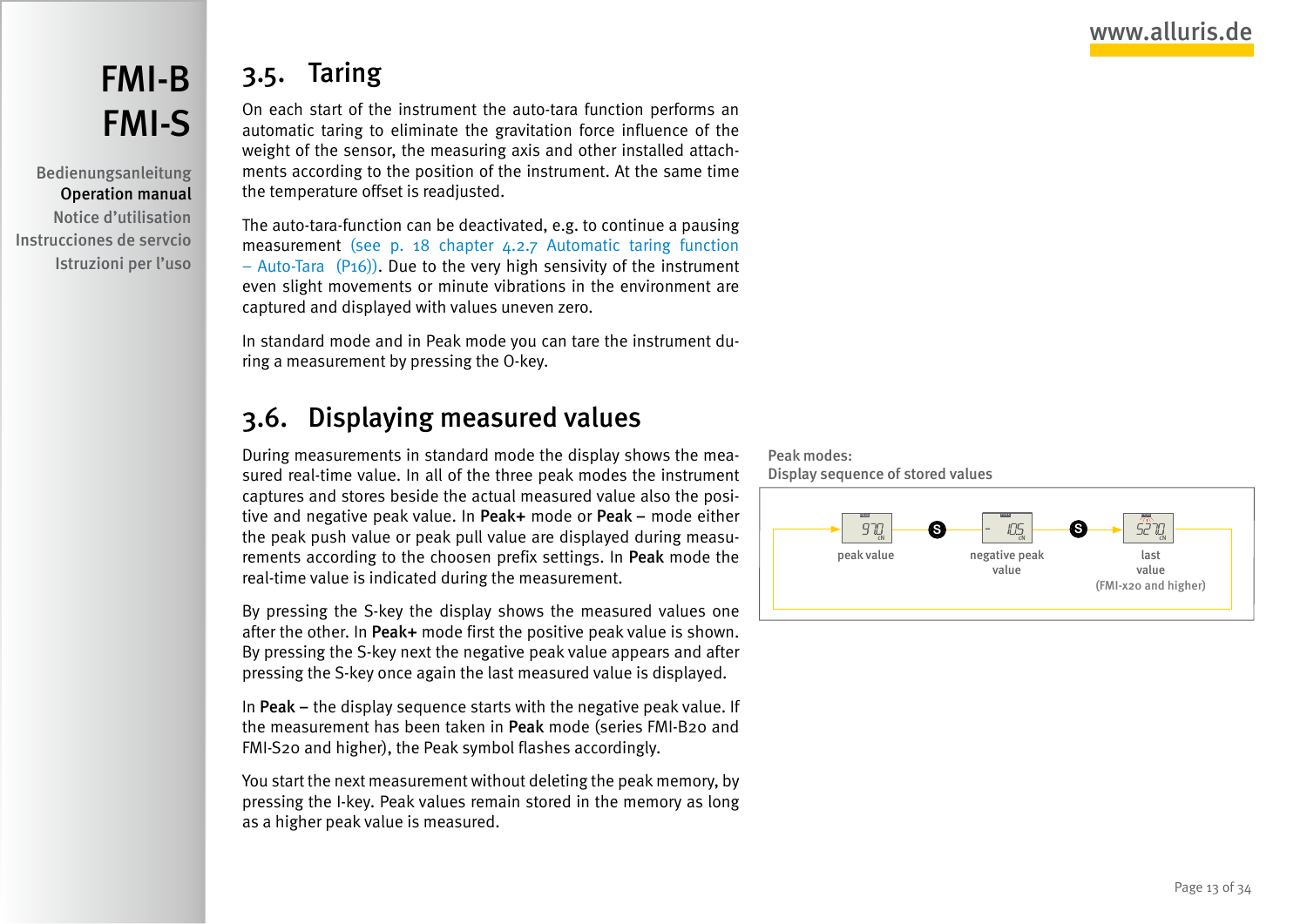# <span id="page-13-0"></span>[FMI-B](#page-1-0) [FMI-S](#page-1-0)

Bedienungsanleitung Operation manual Notice d'utilisation Instrucciones de servcio Istruzioni per l'uso

### 3.6.1. Resetting the drag indicator

In the operation modes Peak+ or Peak – you may reset the drag indicator by pressing the O-key at any time during the measurement. The instrument will then not be tared, but resets the display to the measured value at the time.

## 3.7. Clearing the memory

Memory can be cleared completely or selectively by pressing the O-key. If memory is completely cleared the display shows the idle symbol.

#### 3.7.1. Deleting single values

In peak modes the stored values can be deleted one after the other by pressing the O-key. The display shows "0.0" after having deleted a value. By pressing the S-key you can select the next stored value and proceed in the same way to delete the value. After having deleted all values from the memory, the display shows the idle symbol.





#### 3.7.2. Clearing memory completely

To clear the memory completely press the O-key for 2 seconds. If the memory is completely cleared the display shows the idle symbol.

#### Deleting all stored values

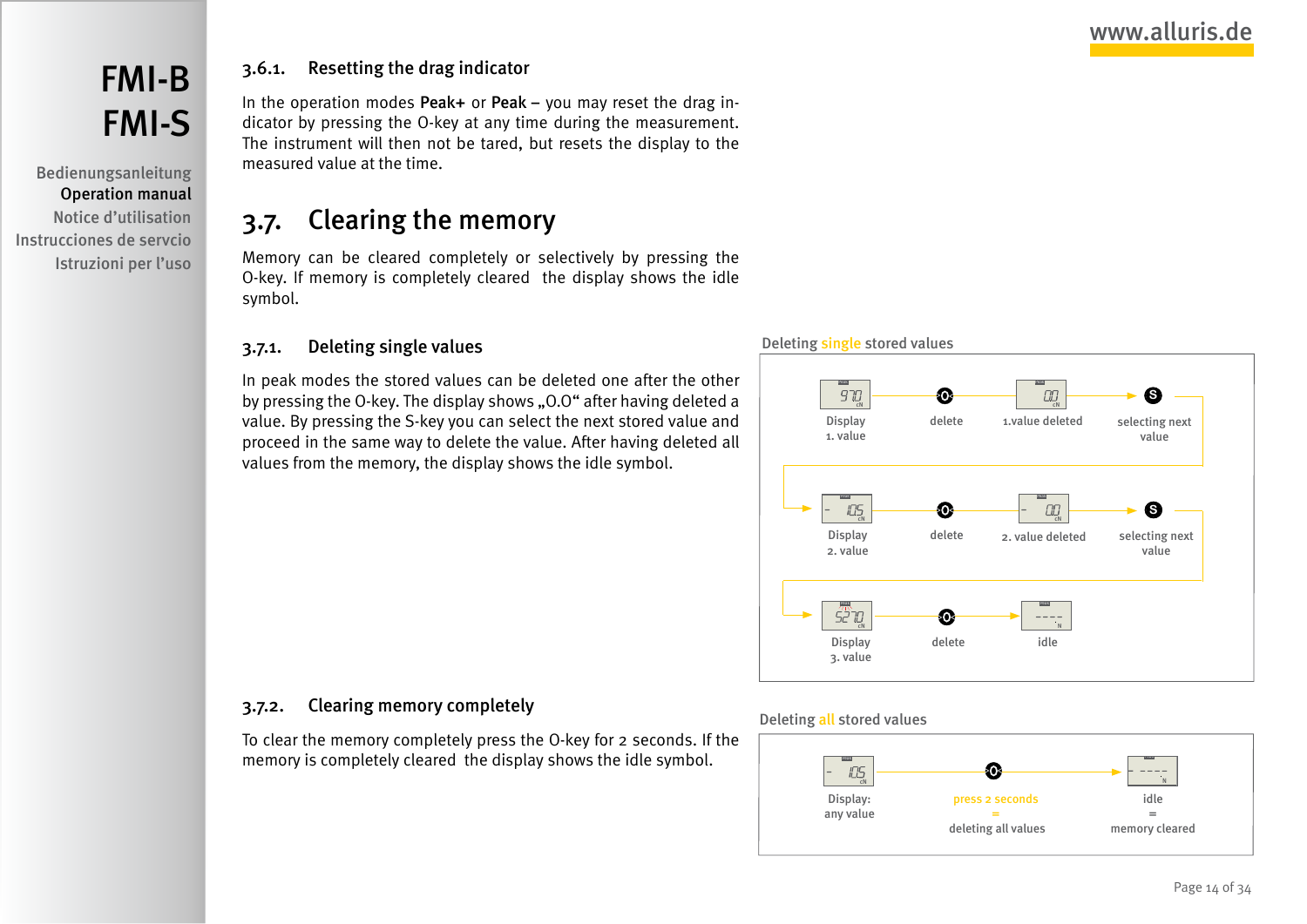<span id="page-14-0"></span>Bedienungsanleitung Operation manual Notice d'utilisation Instrucciones de servcio Istruzioni per l'uso

## 4.0 Setting measurement parameters

## 4.1. Selecting the parameter menue

Several settings menus allow to customize the general functions and measurement settings of the instrument.

Series FMI-B30 and FMI-S30 and higher offer a memory and a statistics function as well as limit value functions. Each of these functions can be adjusted using the parameter menue.

Select the parameter menu by pressing the S-key for 2 seconds starting from the idle status of the device. In the same way you return from any point of the parameter menu to the operation mode.

Pressing the I-key you select the following specific settings menus:

- P1 General settings [\(see p. 16 chapter 4.2 General settings \(P1\)\)](#page-15-1)
- P2 Memory (FMI-B30 and FMI-S30 and higher) (see p. 19 chapter  $4.4$  Memory and statistic functions  $(P2)$ )
- P3 Upper limit (FMI-B30 and FMI-S30 and higher) [\(see p. 24 chapter 4.5 Monitoring limit values \(P3 und P4\)\)](#page-23-1)
- P4 Lower limit (FMI-B30 and FMI-S30 and higher) [\(see p. 24 chapter 4.5 Monitoring limit values \(P3 und P4\)\)](#page-23-1)
- PO Default settings [\(see p. 19 chapter 4.3 Resetting factory defaults \(PO\)\)](#page-18-2)

Pressing the S-key for 2 seconds you return to the operation mode.

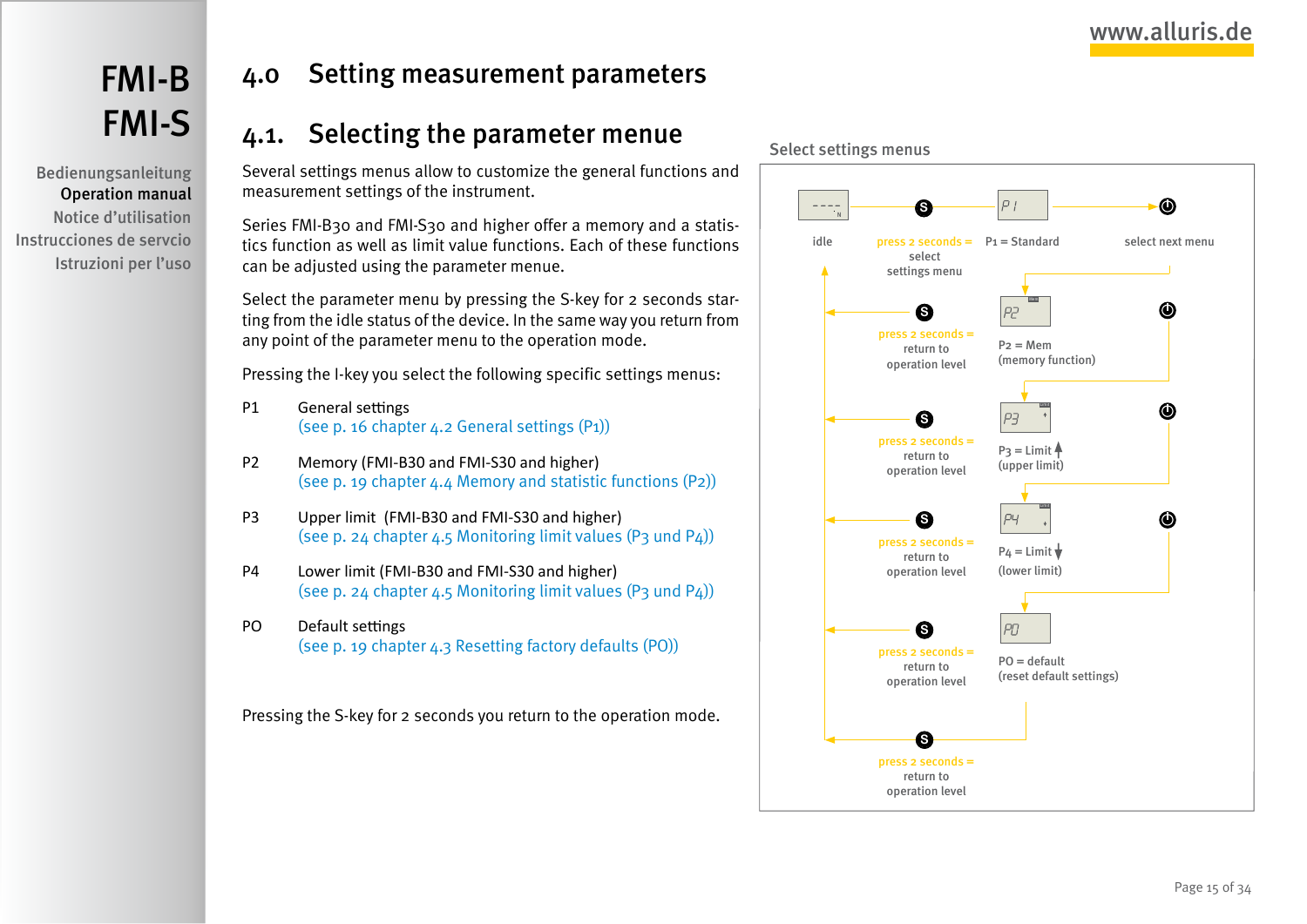# <span id="page-15-0"></span>[FMI-B](#page-1-0) [FMI-S](#page-1-0)

Bedienungsanleitung Operation manual Notice d'utilisation Instrucciones de servcio Istruzioni per l'uso

# <span id="page-15-1"></span>4.2. General settings (P1)

Menu P1 allows to adjust the general functions and settings of the force gauge.

The menu offers the following submenus:

- P11 Select dimensional units
- P12 Changing +/- prefix for push or pull operations
- P13 Select display-update frequency
- P14 Automatic measuring stop
- P15 Automatic switch off
- P16 Automatic taring

Select the submenus one after the other by pressing the O-key.

With the I-key you select the settings in the submenus. The actual set value flashes on the display will be set by leaving the submenu at this point. You can leave the submenu by selecting the next submenu pressing the O-key or by reverting to the menu on the level above.

By pressing the S-key you revert to the level above.

By pressing the S-key for 2 seconds you revert to the operation level.

### 4.2.1. Selecting dimensional units (P11)

The SI-unit Newton (N) is set by default.

Submenu P11 allows to change the measuring unit displayed. Press the I-key to navigate between the options. The selected unit flashes on the display.

[Measuring range up to 10 N:  $N - cN - g - oz$ ]

[Measuring range up to 50 N: N - kg - lb]





Example setting parameters: P11 - Dimensional units



The selected measuring unit flashes on the display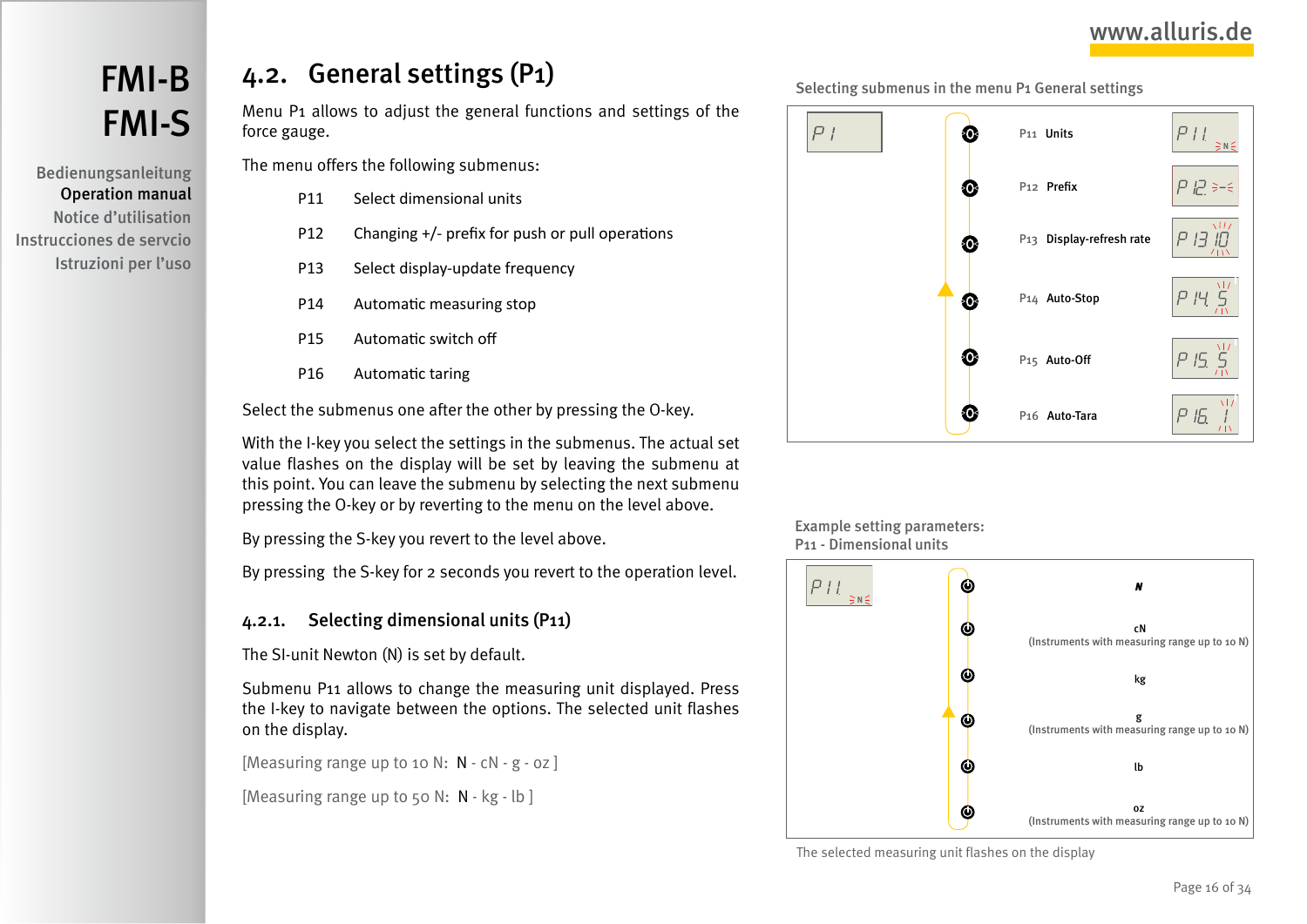<span id="page-16-0"></span>Bedienungsanleitung Operation manual Notice d'utilisation Instrucciones de servcio Istruzioni per l'uso

### <span id="page-16-1"></span>4.2.2. Changing +/- prefix for push or pull operations (P12)

By default pull forces applied to the measuring axle are displayed with negative prefix and push forces accordingly as positive values (without prefix). Submenu P12 allows to change the settings by pressing the I-key.

[Push ( ) - Push (-)]

By pressing the S-key for 2 seconds you return to the operation level.

### <span id="page-16-3"></span>4.2.3. Display-refresh rate (P13)

The internal sensor captures forces with a frequency of 3,6 kHz. To ensure the legibility of the display the display-refresh rate is limited by default to 10 Hz. Submenu P13 allows to reduce this value further. Press the I-key to select the desired frequency rate.

[Refresh rate: 1 - 2 - 3 - 5 - 10 Hz]

By pressing the S-key for 2 seconds you return to the operation level.

Example selecting parameter settings: P13 - Display-refresh rate



The selected refresh rate flashes on the display

### <span id="page-16-2"></span>4.2.4. Automatic measuring stop – Auto-Stop for FMI-S (P14)

Measurements are stopped automatically when the measured values are stable for 5 seconds, if you run the device without USB-cable. Submenu P14 allows to adjust this period of time.

[Auto-Stop after: 5 - 10 - 20 - 30 seconds]

By pressing the S-key for 2 seconds you return to the operation level.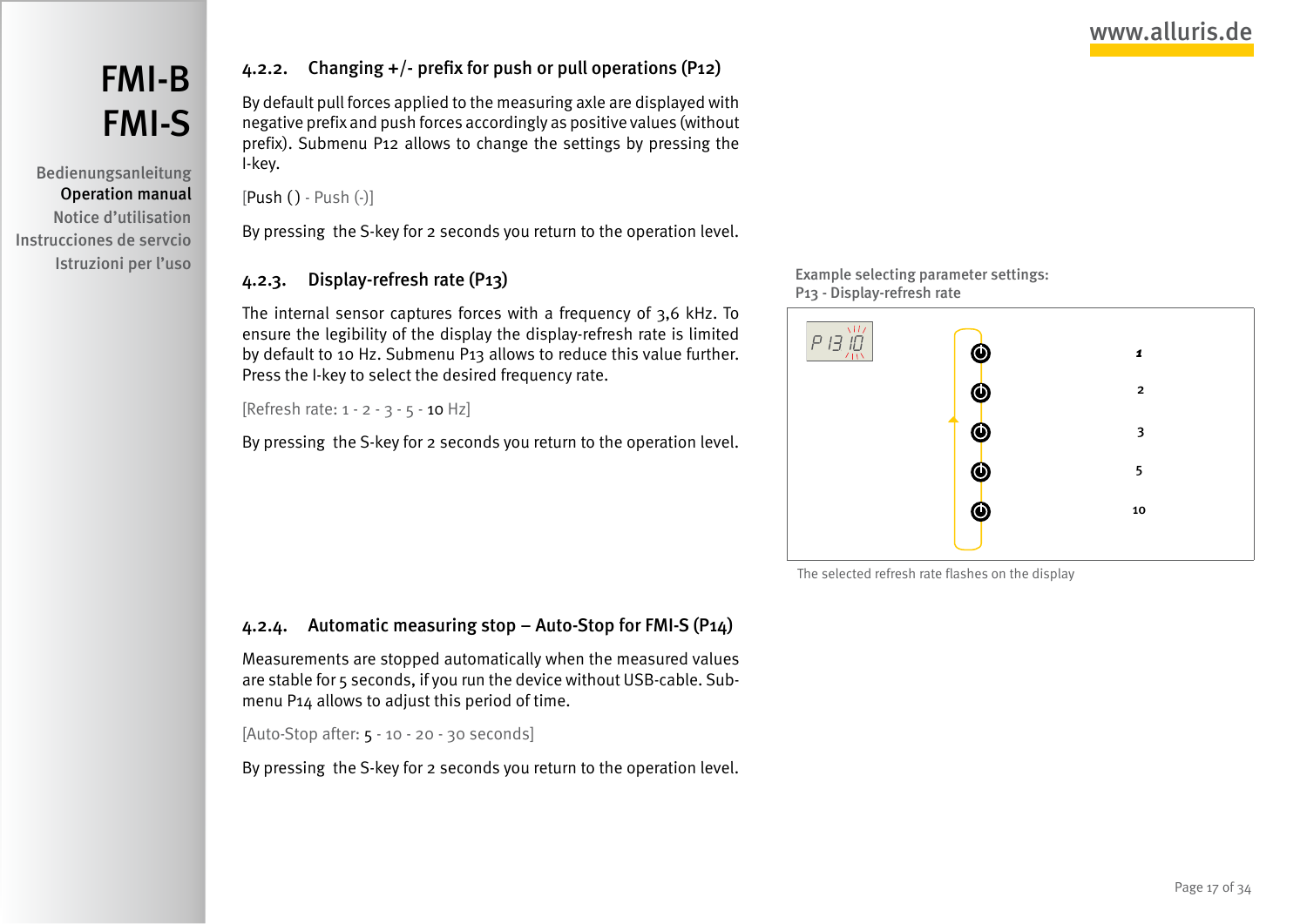# <span id="page-17-0"></span>[FMI-B](#page-1-0) [FMI-S](#page-1-0)

Bedienungsanleitung Operation manual Notice d'utilisation Instrucciones de servcio Istruzioni per l'uso

### 4.2.5. Automatic measuring stop – Auto-Stop for FMI-B (P14)

Force gauges series FMI-B come as well as series FMI-S with an autostop function. Measurings are stopped automatically when measured values are stable over a defined period of time. The auto-stop function applies if the device is not connected to an external power supply. By default instruments series FMI-B are set to  $O =$  no auto-stop. Submenu 14 allows to adjust this function by pressing the I-key.

```
[Auto-Stop after: 0 - 10 - 20 - 30 seconds]
```
By pressing the S-key for 2 seconds you return to the operation level.

### <span id="page-17-1"></span>4.2.6. Auto-Off function (instrument off) (P15)

Force gauges running without USB cable are turned off, if no button is pressed for more than five minutes - as long as you are not working in the settings menus. Submenu 15 allows to adjust this period of time by pressing the I-key.

[Auto-Off after: 1 - 2 - 3 - 5 - 10 - 30 - 60 - 90 minutes]

By pressing the S-key for 2 seconds you return to the operation level.

### <span id="page-17-2"></span>4.2.7. Automatic taring function – Auto-Tara (P16)

Instruments are taring automatically when starting a measurement. Thus the influence of the installed attachments according to the position of the instrument and temperature variations between measurements are eliminated.

To continue with a pausing measurement it can be neccessary to deactivate this function. Submenu 16 allows to deactivate this function with the I-key.

[Auto-Tara:  $1 =$  On  $-$  o  $=$  Off]

By pressing the S-key for 2 seconds you return to the operation level.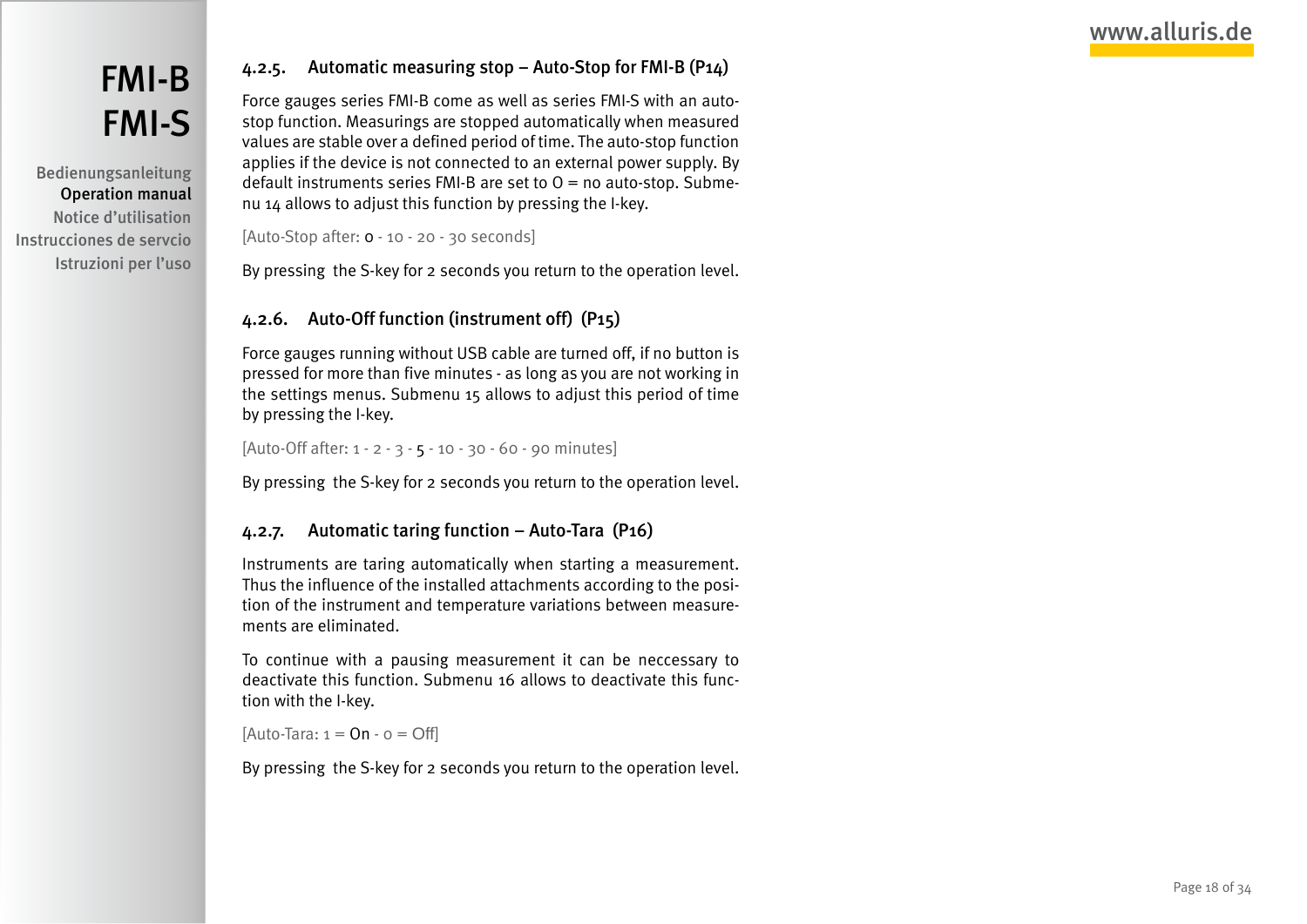# <span id="page-18-0"></span>[FMI-B](#page-1-0) [FMI-S](#page-1-0)

Bedienungsanleitung Operation manual Notice d'utilisation Instrucciones de servcio Istruzioni per l'uso

# <span id="page-18-2"></span>4.3. Resetting factory defaults (PO)

Submenu PO allows to reset all settings to factory defaults. Select menu PO and press the O-key. The display shows PO1 and a flashing  $O$  (= no reset). By pressing the I-key you can select  $1$  (= reset). Confirm by pressing the S-key and all settings are reset to factory defaults. The display shows shortly rESEt.

If you decide not to reset the settings after having chosen 1, select again O by pressing the I-key und return to the operation level by pressing the S-key.

[Reset factory defaults:  $o = no$  Reset -  $1 =$  Reset]

# <span id="page-18-1"></span>4.4. Memory and statistic functions (P2)

### 4.4.1. General considerations on memory functions

Force gauges series FMI-B30 and FMI-S30 and higher are able to capture and memorize measuring values either as a sequence of single values (Single) or as continuously saved measuring cycles (Series), which can be displayed with simple statistical functions (Maximum, minimum, average and standard deviation).

$$
DEV = \frac{1}{n-1} \sum_{i=1}^{n} (x_i - \bar{x})^2
$$

For datatransfer via USB to a PC we recommend the software FMI Connect (Part no.: FMI-972). More detailed tests, displaying larger numbers of single values, a more comprehensive analysis of measurement results and test stand applications are possible with the software FMI\_Analyze ( Part no.: FMI-975).

Reset factory default settings

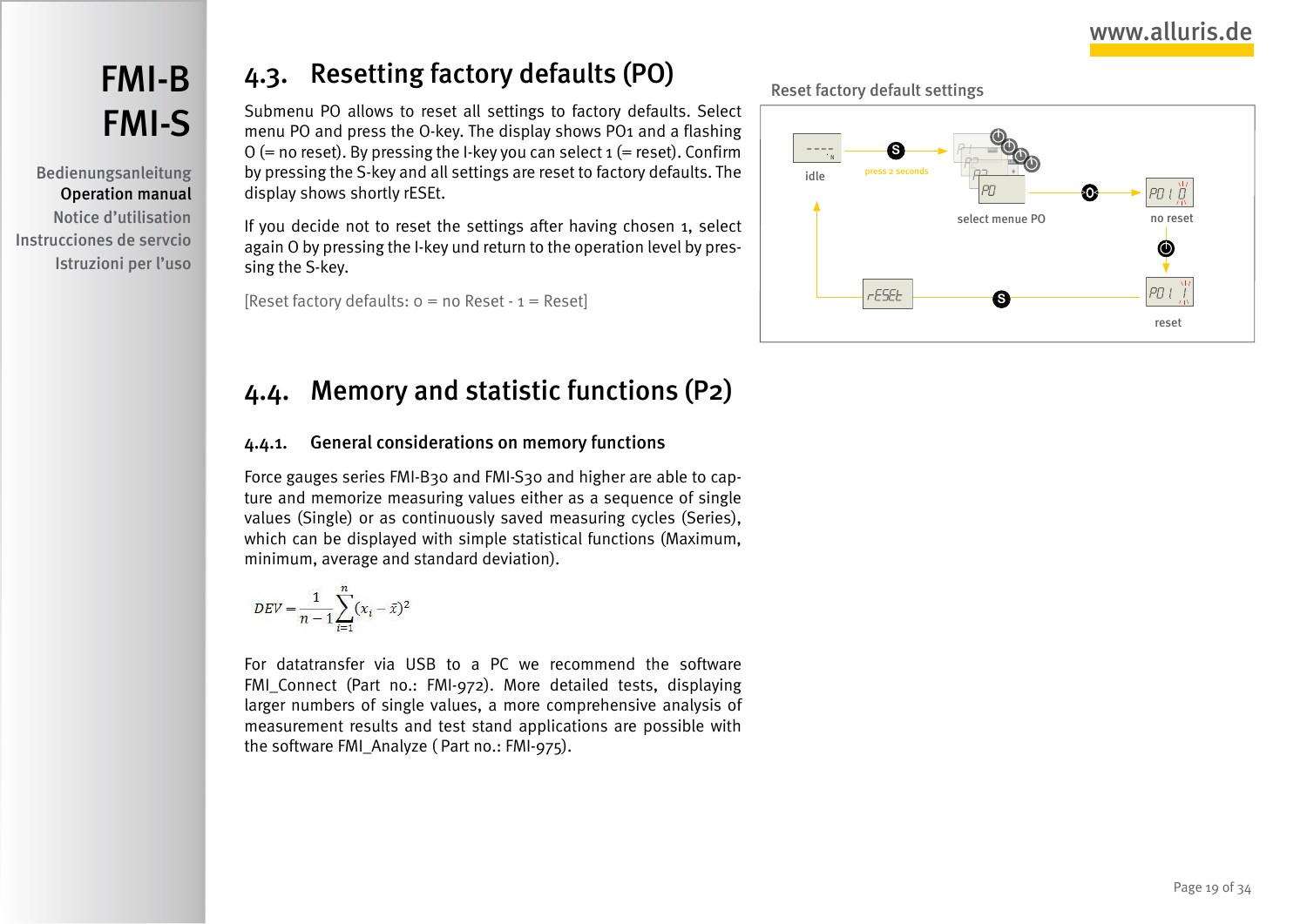# <span id="page-19-0"></span>[FMI-B](#page-1-0) [FMI-S](#page-1-0)

Bedienungsanleitung Operation manual Notice d'utilisation Instrucciones de servcio Istruzioni per l'uso

### <span id="page-19-2"></span>4.4.2. Setting memory and statistics functions

To activate the memory function enter the settings menu by pressing the S-key for 2 seconds and select menu P2 with the I-key.

On the display appears the Mem symbol.

Enter the menu P21 by pressing the O-key and select with the I-key the desired memory function:

- $O = no$  memory
- $1 =$  save single values (Single)
- 2 = save measuring cycles (Series)

Pressing the S-key for 2 seconds the instrument returns to the operation level in idle status. To confirm activated memory the display now shows the according Mem symbol (in addition to the symbols of other possibly selected features).

### <span id="page-19-1"></span>4.4.3. Saving single values (Single)

Having selected the Single function, with each pressing of the S-button a single value is stored during a running measurement. You may repeat this procedure during a measurement or within several subsequent measurings up to 1000 times.

#### Activate memory and statistics

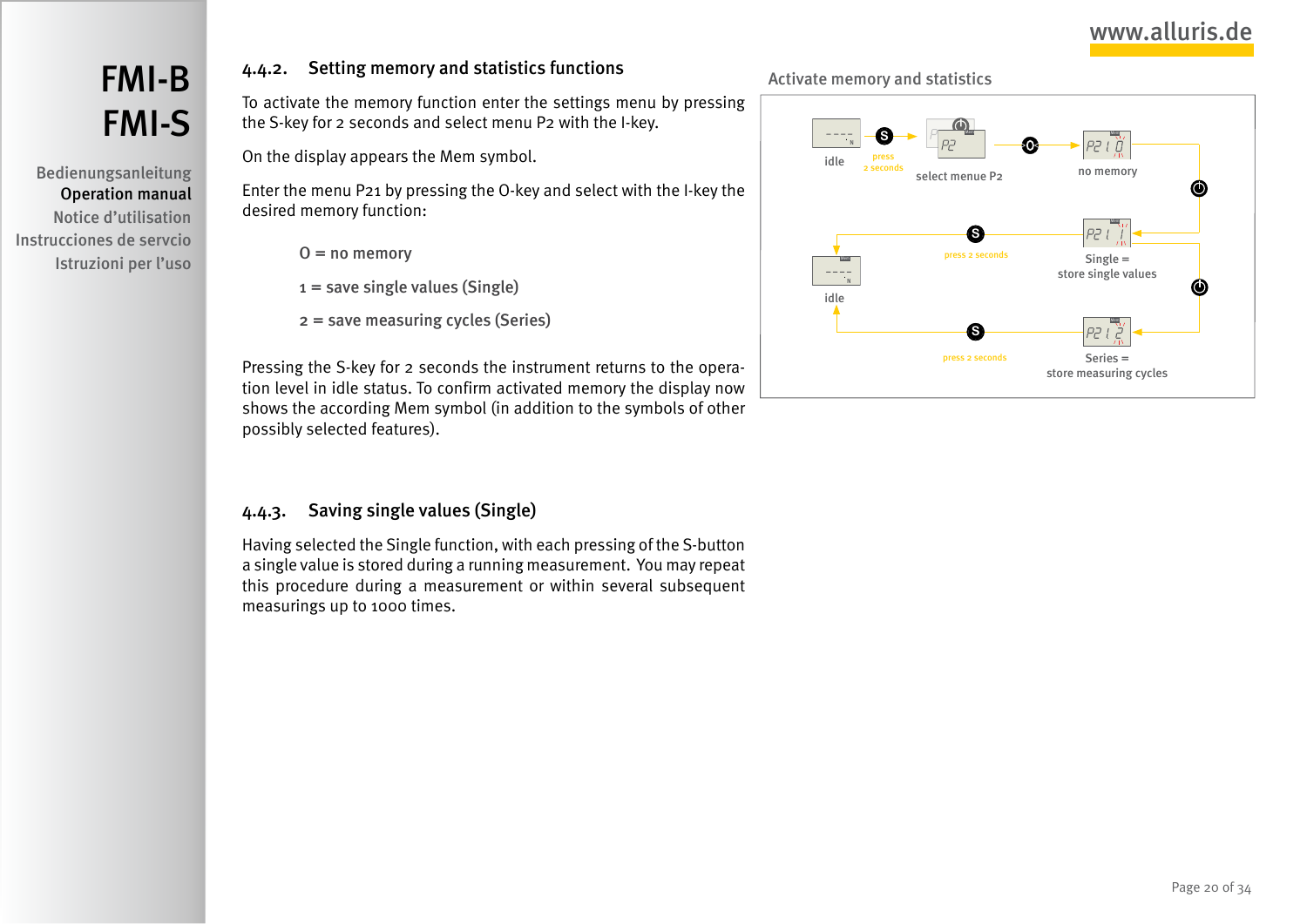# <span id="page-20-0"></span>[FMI-B](#page-1-0) [FMI-S](#page-1-0)

Bedienungsanleitung Operation manual Notice d'utilisation Instrucciones de servcio Istruzioni per l'uso

### 4.4.4. Saving measuring cycles (Series)

Having set the Series feature, with start of the measurement cycle all measured values are recorded.

During the recording the Mem symbol (and the unit symbol) in the display flashes.

All measured values are saved according to the display-refresh rate. In addition - if a peak mode is selected - the respective peak values are captured in high-speed mode and stored. A series of measurements can capture up to 1000 individual values.

You may pause the recording of measurement values while the measuring keeps running and restart the recording, both by pressing the S-key.

Recording ends with the termination of the measurement by pressing the I-key or by the auto-stop function.

Restarting a measurement adds the newly captured values to the already stored values in the memory.

The memory content can be cleared completely by pressing for 2 seconds the O-key or by turning the instrument off.



etc.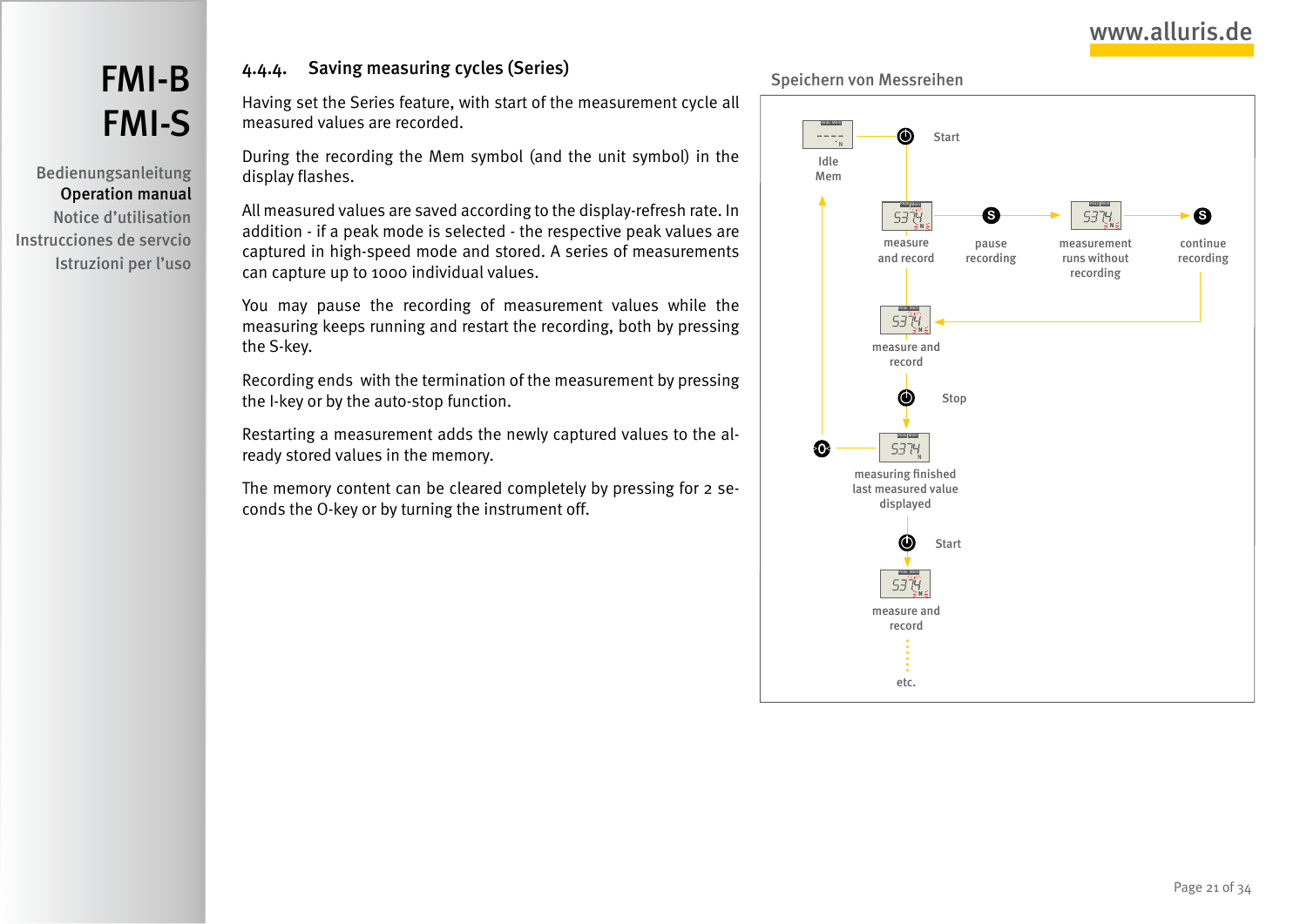# <span id="page-21-0"></span>[FMI-B](#page-1-0) [FMI-S](#page-1-0)

### Bedienungsanleitung Operation manual Notice d'utilisation Instrucciones de servcio Istruzioni per l'uso

### 4.4.5. Displaying statistics

After having finished a measurement, you may review the statistical results of the measurement. By pressing the S-key you call the different statistical values (see adjacent chart).

Displaying the statistics sequence

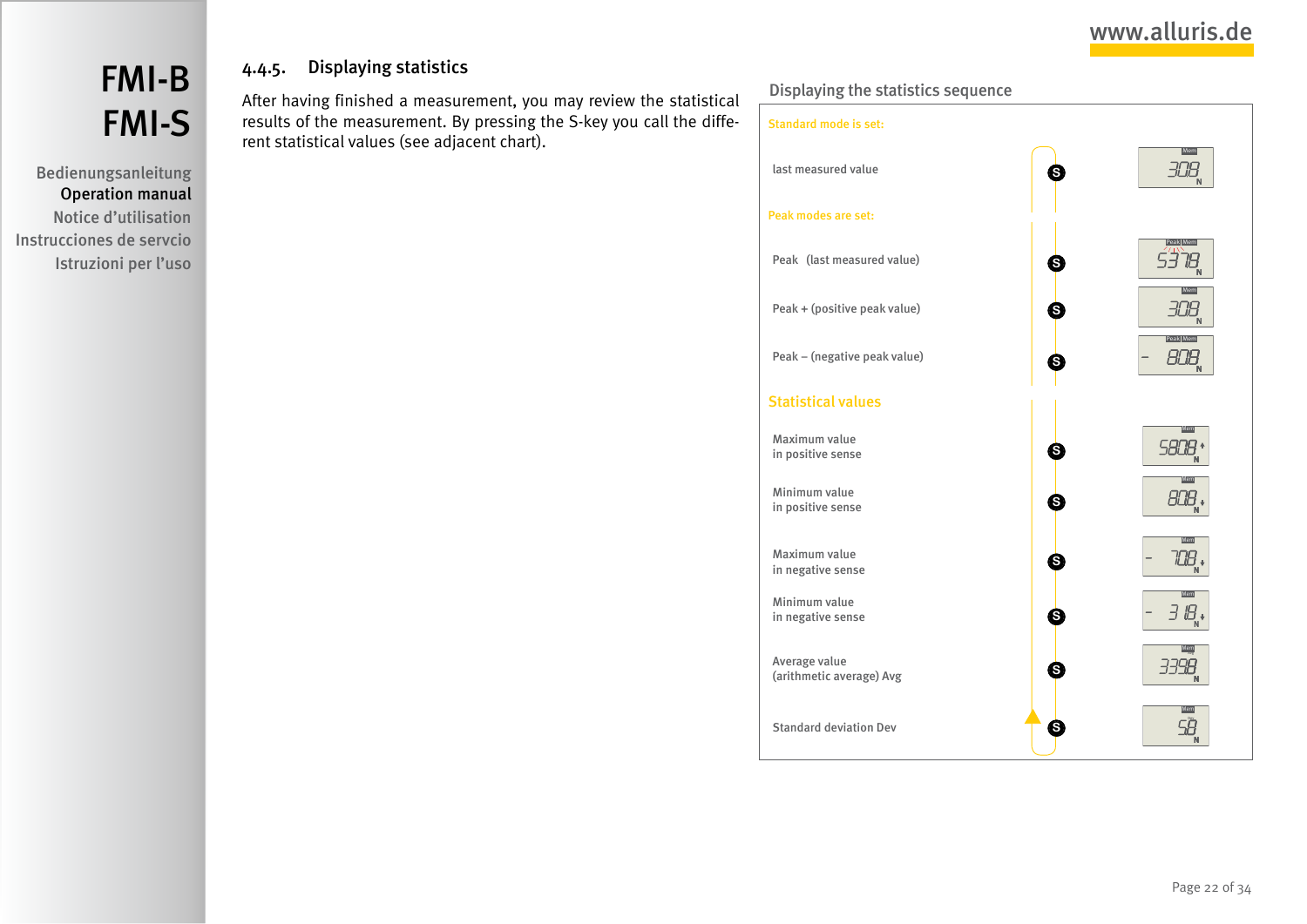# <span id="page-22-0"></span>[FMI-B](#page-1-0) [FMI-S](#page-1-0)

Bedienungsanleitung Operation manual Notice d'utilisation Instrucciones de servcio Istruzioni per l'uso

### 4.4.6. Recalling memory

All recorded values can be downloaded by software in addition to the displayed statistical values (series FMI-B30 and FMI-S30 and higher). If the device has not been turned off this can be done even after having finished a measurement.

With instruments series FMI-B measurements can be carried out without connection via USB cable. The device can be subsequently connected to the PC and data can be read out then by software.

Devices of series FMI-S have to be connected to PC already during measurements.

#### 4.4.7. Clearing memory

You have three possibilities to clear the memory:

- Single peak values can be deleted by pressing the O-key. The display shows "0.0" when the value is deleted.
- • By pressing the O-key for 2 seconds all recorded values (both statistical values and measured values) will be entirely cleared.
- • Turning the instrument off deletes the memory content (both statistical values and measured values) completely.

#### Deleting single stored values



#### Deleting all values stored values

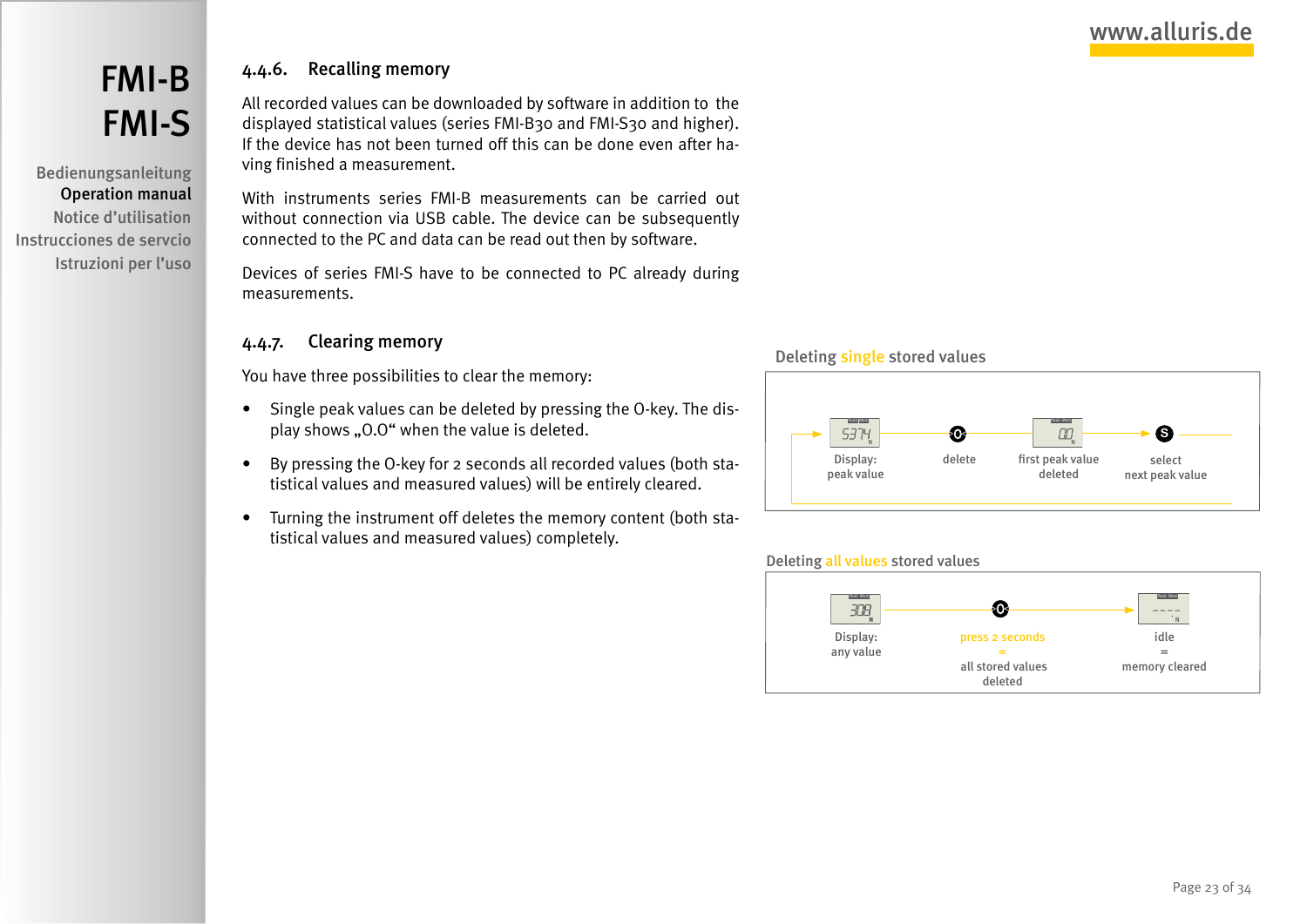<span id="page-23-0"></span>Bedienungsanleitung Operation manual Notice d'utilisation Instrucciones de servcio Istruzioni per l'uso

# <span id="page-23-1"></span>4.5. Monitoring limit values (P3 und P4)

Force gauges series FMI-B30 and FMI-S30 and higer can compare the actual measured value with individually set upper or lower limit values. The surpassing of the thresholds is indicated on the display and signal outputs are switched accordingly. To utilize the output signals a data cable for digital I/Os (part no.: FMI-934SO) is needed [\(see p.](#page-27-1) [28 chapter 5.2.3 Data cable for digital I/O's\)](#page-27-1). The limit function replaces the overload function of the instrument (provided the set limit value does not exceed the admissible overload).

#### 4.5.1. Working with limit values

If a limit value is set (at least one of the limit values is uneven zero) the limit function is activated and the display shows the Limit symbol. As soon as the measured value is smaller than the lower limit value a downward pointing arrow is shown on the right side of the display. Accordingly an upward pointing arrow is shown if the measured value surpasses the upper limit value. No arrow appears if the measured values are within the limits.

A reset of the instrument sets limit values to zero.

### 4.5.2. Setting limit values

Select the menu P3 to set the upper limit values and P4 to set the lower limit values.

Pressing the O-key you select the digit. There are six digits (a prefix and five numbers). The active digit flashes. By pressing the I-key you select the desired number. Any pressing of the key increments by one.

By pressing the S-key you save the selected values and return to the upper menue level.

To set the lower limit value, select menue P4 and proceed as described above.







#### Setting the upper limit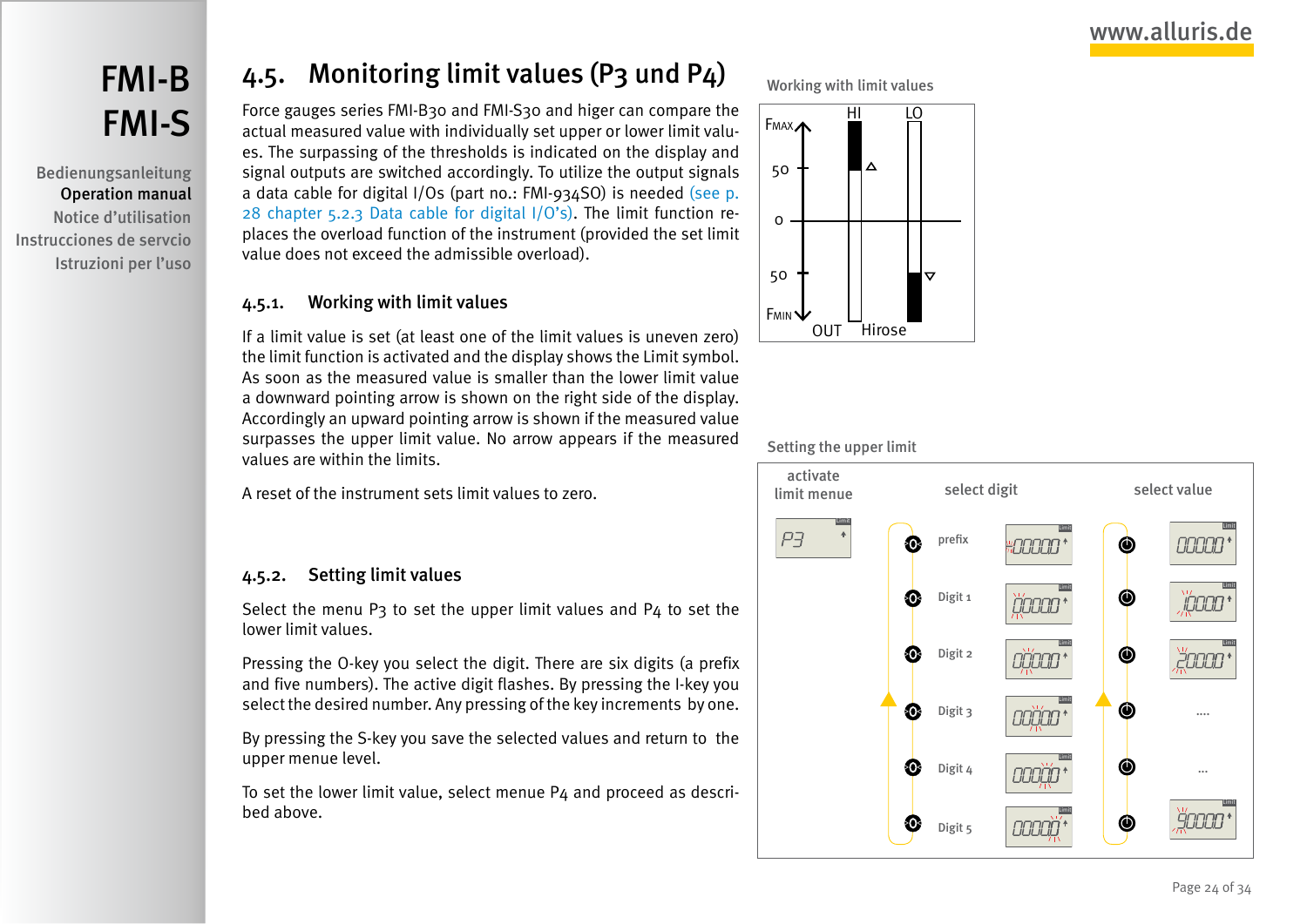# <span id="page-24-0"></span>[FMI-B](#page-1-0) [FMI-S](#page-1-0)

Bedienungsanleitung Operation manual Notice d'utilisation Instrucciones de servcio Istruzioni per l'uso

### 4.5.3. Deleting limit values

You delete limit values by setting new values as described above. If all values are set to zero the limit value function is deactivated.

Resetting the instrument to factory defaults sets back all limit values to zero.

### 5.0 Interfaces (series FMI-B30 und FMI-S30 and higher)

Force gauges series FMI-B30 and FMI-S30 and higher can transfer measured data and incidents like overload or the exceeding of limit values via USB (2.0) or Hirose-cable to a PC or a motor driven test stand.

## <span id="page-24-1"></span>5.1. Data transfer via USB

For data tranfer via USB you need a USB cable (part no.: FMI-931USB) and a software with the device driver.

### <span id="page-24-2"></span>5.1.1. Software FMI\_Connect

The software FMI\_Connect (part no.: FMI-972) enables to transfer data from Alluris force gauges to MS Excel and generate graphs. You may control the instrument via PC as well as set parameters.

Install the software FMI\_Connect before connecting the instrument first time to your PC or notebook, in order to ensure the instrument is detected automatically. Use FMI\_S-Connect for series FMI-S and FMI\_B-Connect for series FMI-B from the installation CD.

#### Software FMI\_Connect



Screenshot interface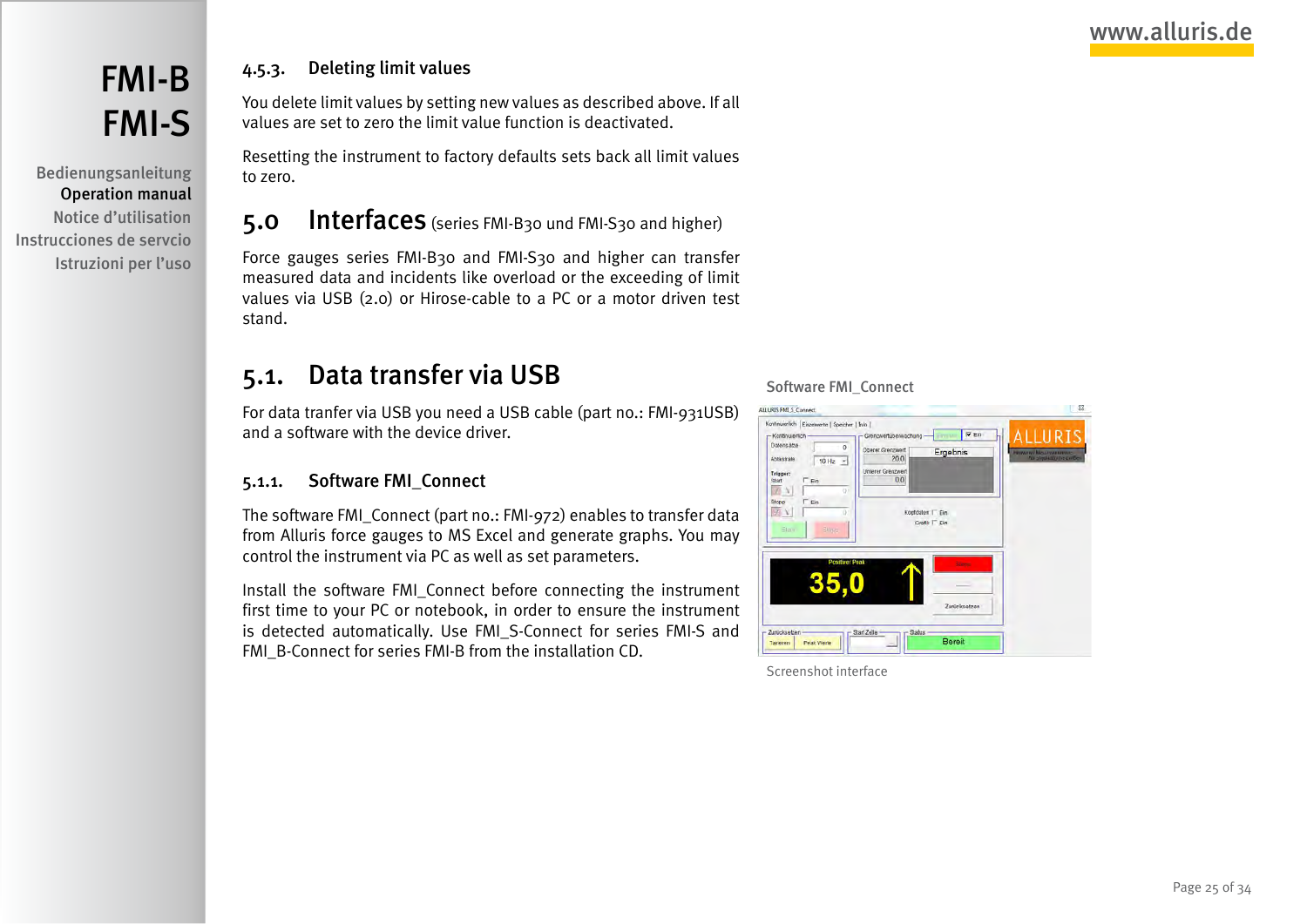<span id="page-25-0"></span>Bedienungsanleitung Operation manual Notice d'utilisation Instrucciones de servcio Istruzioni per l'uso

### <span id="page-25-1"></span>5.1.2. Software FMI\_Analyze

The software FMI\_Analyze (part no: FMI-975) allows real-time visualization of your measuring results. The captured force vs. time or force vs. distance diagrams can be evaluated online and real time with threshold values, envelope or failure lines, windows with entrance and leaving definition. Further the software allows to manage results easily and to generate reports.

FMI\_Analyze can be utilized also to configure the three additional digital outputs according to specific applications.

#### <span id="page-25-2"></span>5.1.3. Software FMI\_Analyze Pro+

The software FMI\_Analyze Pro+ (part no.: FMI-976) offers basically all analyzing functions as FMI\_Analyze. Furthermore the software package allows to control the optional motor for test stands series FMT-220 and enables the setting of parameters for straight forward test stand applications.

#### Software FMI\_Analyze



### <span id="page-25-3"></span>5.1.4. Software COM-Bridge

The software COM-Bridge allows direct data transfer from force gauges with USB interface to PC applications (e. g. Procella/Q-DAS, specific applications etc.).

Data transfer can be configured to be carried out via S-key on the instrument or an external foot switch. In the latter case connect a foot switch (part no.: FMI-936) with Hirose connector to the Hirose-socket [\(see p. 27 chapter 5.2.1 Foot switch for data tansfer\).](#page-26-2)

Note: Activate the memory function before using the COM-Bridge software [\(see p. 20 chapter 4.4.3 Saving single values \(Single\)\).](#page-19-1)

#### Software COM-Bridge



Screenshot interface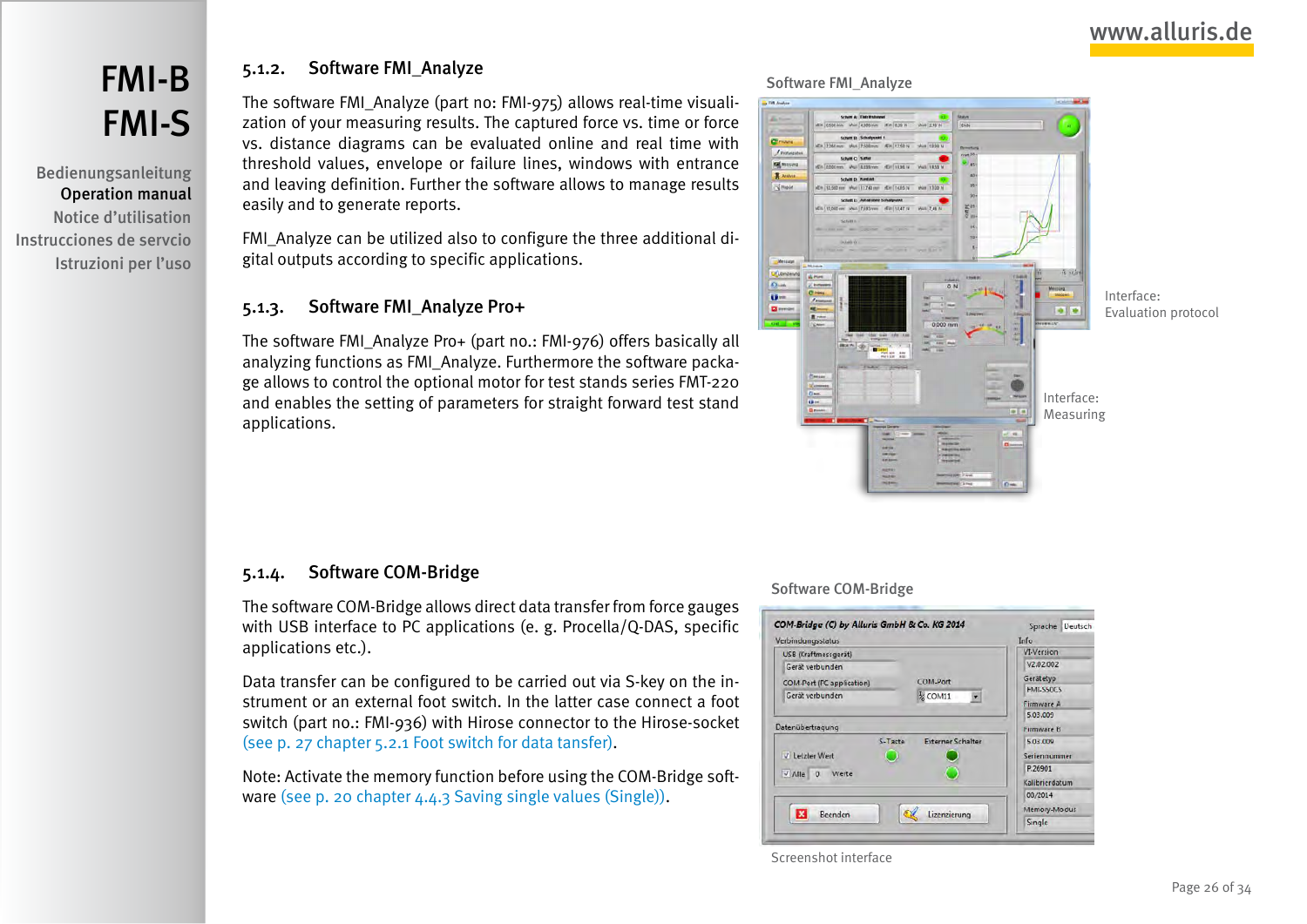# <span id="page-26-0"></span>[FMI-B](#page-1-0) [FMI-S](#page-1-0)

Bedienungsanleitung Operation manual Notice d'utilisation Instrucciones de servcio Istruzioni per l'uso

### 5.1.5. Laser distance sensor

For real-time capturing of force vs. distance data force gauges series FMI-B50 and FMI-S50 and higher can be combined to a laser distance sensor. This allows a measurement under conditions of chronological synchronism.

The laser distance sensor is directly mounted to the force gauge and connected via USB cable. A non-contact measurement is carried out on the test object or on a reference mark.

Alluris sensors cover a measuring range from 50 mm (FDM-250B5) or 100 mm (FDM-250C1) with a distance of 25 mm respectively 45 mm to the reference mark.

## <span id="page-26-1"></span>5.2. Hirose-Socket

Force gauges series FMI-B30 and FMI-S30 and higher have a 10-pole Hirose-socket for several extension options and service functions.

### <span id="page-26-2"></span>5.2.1. Foot switch for data tansfer

A foot switch with Hirose-connector (part no.: FMI-936) to initiate data transfer can be connected. Combined with the software COM-Bridge data are easily transfered to PC applications such as CAQ software. The foot switch needs no additional power supply.

Length of cable: app. 3 m.

#### <span id="page-26-3"></span>5.2.2. Drive control

Connected to a motor driven test stand the force gauge allows to start elementary driving profiles. Parametrisation is done via software FMI\_Analyze Pro+ (part no.: FMI-976).

#### Laser distance sensor



Suitable for FMI-B50 and FMI-S50 Laser sensor mounted to a test stand

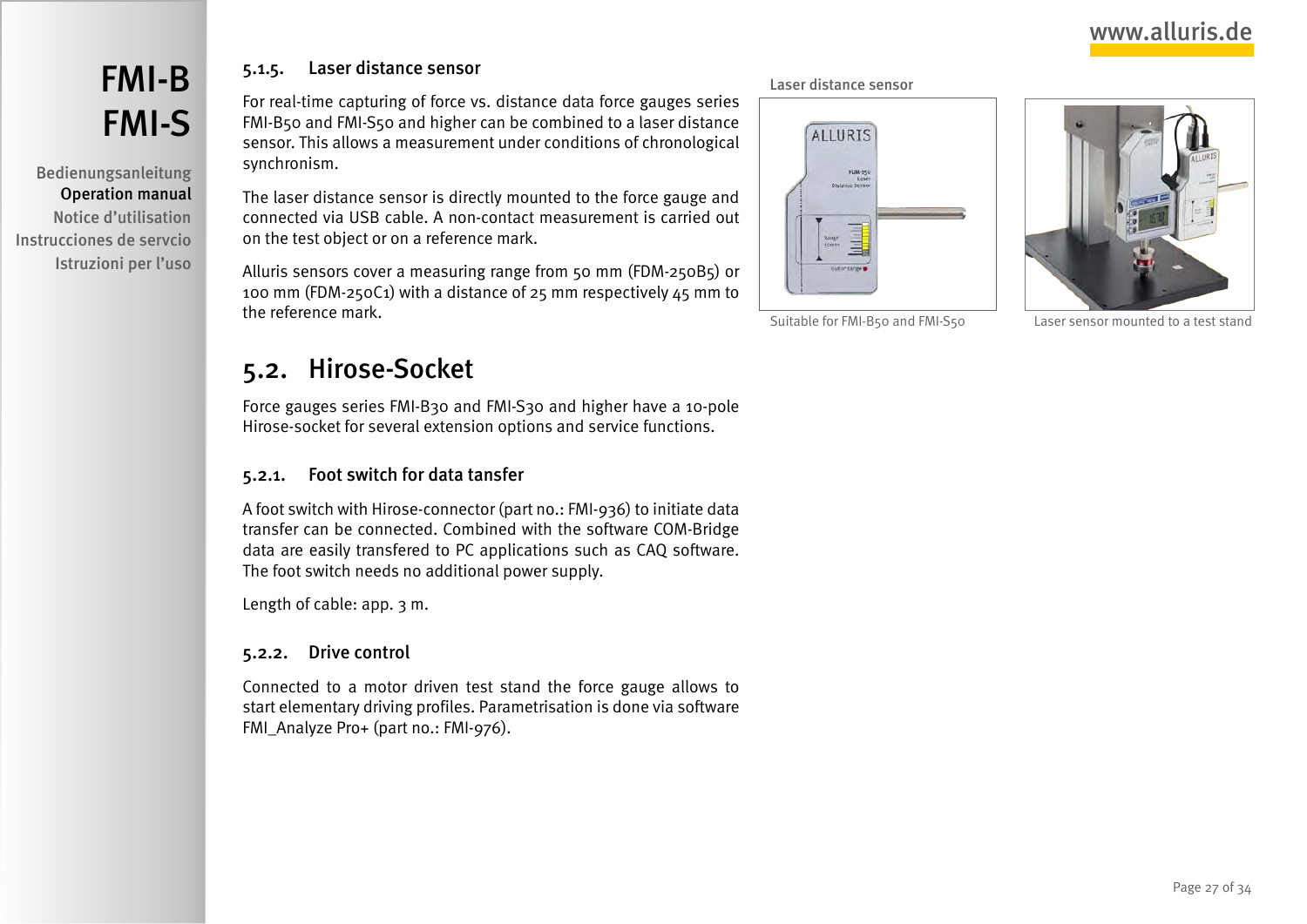<span id="page-27-0"></span>Bedienungsanleitung Operation manual Notice d'utilisation Instrucciones de servcio Istruzioni per l'uso

### 5.2.3. Data cable for digital I/O's

Cable with Hirose-socket (part no.: FMI-934SO):

- <span id="page-27-1"></span>• 3VDC power supply
- • Digital input
- • Trigger signal for synchronized measuring frequency
- • Digital output (setting via FMI\_Analyze)
- • Digital limit/overload output

#### Cable assignment wire end

|                | Colour                      | Assignment              | <b>Function</b>                              |  |
|----------------|-----------------------------|-------------------------|----------------------------------------------|--|
| $\mathbf{1}$   | Weiss / White               | Supply 3VDC             |                                              |  |
| 2              | Braun / Brown               | <b>GND</b>              | 3VDC supply                                  |  |
| 3              | Grün / Green                | DIGIN <sub>1</sub>      | Digital input                                |  |
| 4              | Gelb / Yellow               | TRIGGER_OUT(C)          | Trigger signal                               |  |
| 5              | Grau / Grey                 | TRIGGER_OUT(E)          | measuring<br>frequency                       |  |
| 6              | Orange / Orange             | $DIGOUT_1(C)$           |                                              |  |
| $\overline{7}$ | Blau / Blue                 | DIGOUT1(E)              |                                              |  |
| 8              | Rot / Red                   | DIGOUT2(C)              | Digital output<br>setting via<br>FMI_Analyze |  |
| 9              | Schwarz / Black             | DIGOUT2(E)              |                                              |  |
| 10             | Violett / Violet            | DIGOUT3(C)              |                                              |  |
| 11             | Schwarz-Weiss / Black-White | DIGOUT <sub>3</sub> (E) |                                              |  |
| 12             | Rot-Weiss / Red-White       | $LIMIT_MAX(C)$          |                                              |  |
| 13             | Weiss-Grün / White-Green    | LIMIT_MAX(E)            | Digital limit/                               |  |
| 14             | Braun-Weiss / Brown-White   | $LIMIT_MIN(C)$          | overload output                              |  |
| 15             | Weiss-Gelb / White-Gelb     | $LIMIT_MIN(E)$          |                                              |  |
|                |                             |                         |                                              |  |

#### Connecting the digital outputs



#### Connection examples

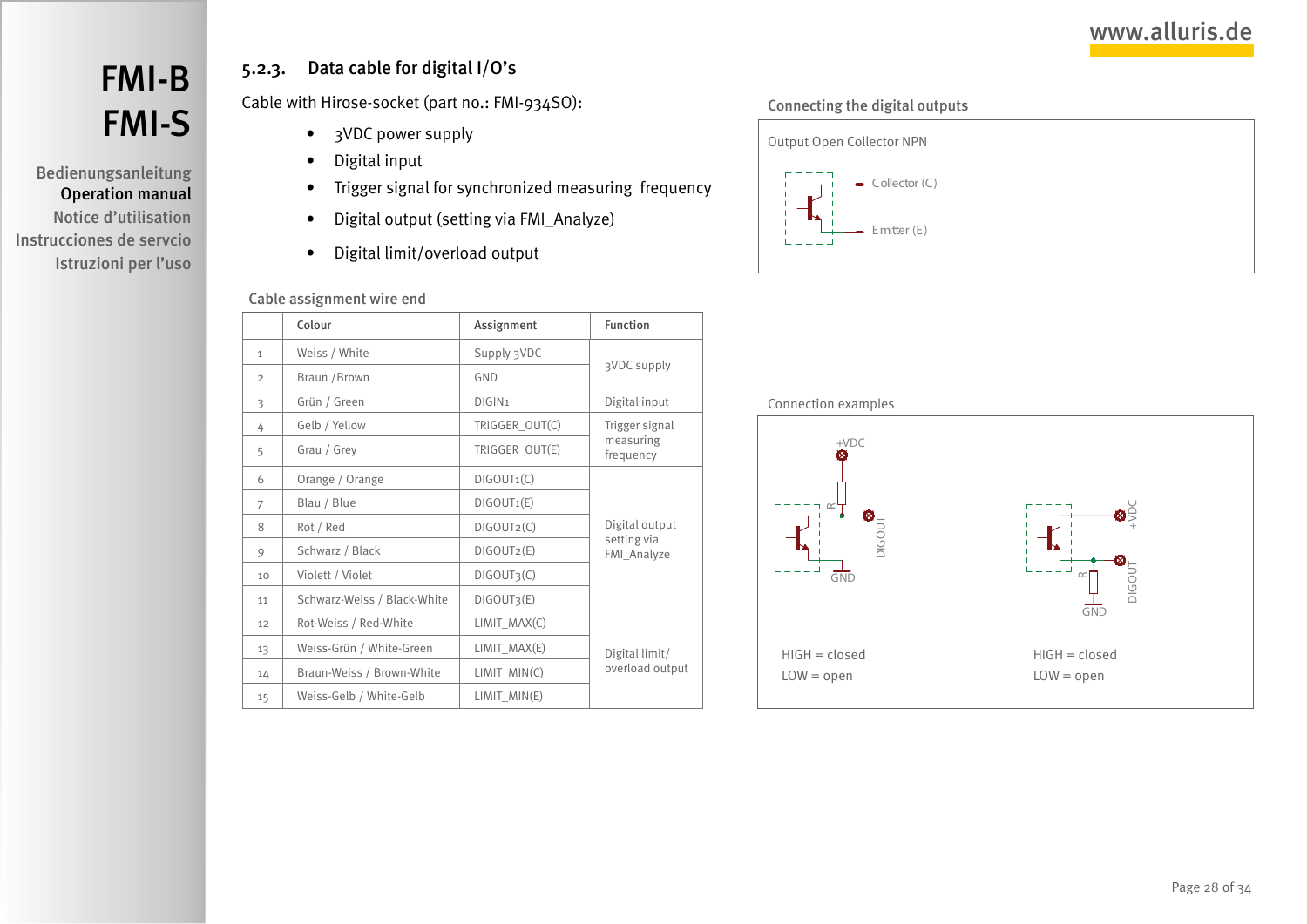<span id="page-28-0"></span>Bedienungsanleitung Operation manual Notice d'utilisation Instrucciones de servcio Istruzioni per l'uso

# 6.0 Test stand application of force gauges

The rugged aluminium dye cast housing of the force gauges enables the use in test stands. Appropriate tapped holes for mounting are at the rear of the housing.

Please pay attention on that force effects are carried out perpendicularly to the measuring axle. To align the instrument properly there are two holes for locating pins  $D = 3$  (t = 3) and one hole  $D = 8$  (t = 8). To mount the device firmly to the stand there are two tapped holes M4  $(t = 6)$  and two M5  $(t = 8)$ . Please consider the tap hole depth of the screws.

If the force gauge is mounted head down to the test stand, the display adjusts automatically with a 180° reverse on turning on the instrument.

[Dimensional drawings](http://www.alluris.de/en/Service/Downloads/dimensional_drawings.php) and 3D-CAD-data for test stand application of the instruments are ready for [download](http://www.alluris.de/en/Service/Downloads/downloads.php) on our website.

Manual or motor driven test stand for precise linear hub movements for compression or tensile force tests are a useful addition to force gauges. They allow to detect material strength in composed materials, operating forces of control elements or adhesive forces of packaging materials or foils exacly and reproducible.

Please do not hesitate to contact us for more comprehensive application advise. Product information for test stand and entire force test systems can also be found on our website [www.alluris.de.](http://www.alluris.de/en/)

Force gauges in test stands



Force gauge FMI-B50 mounted to motor driven test stand FMT-220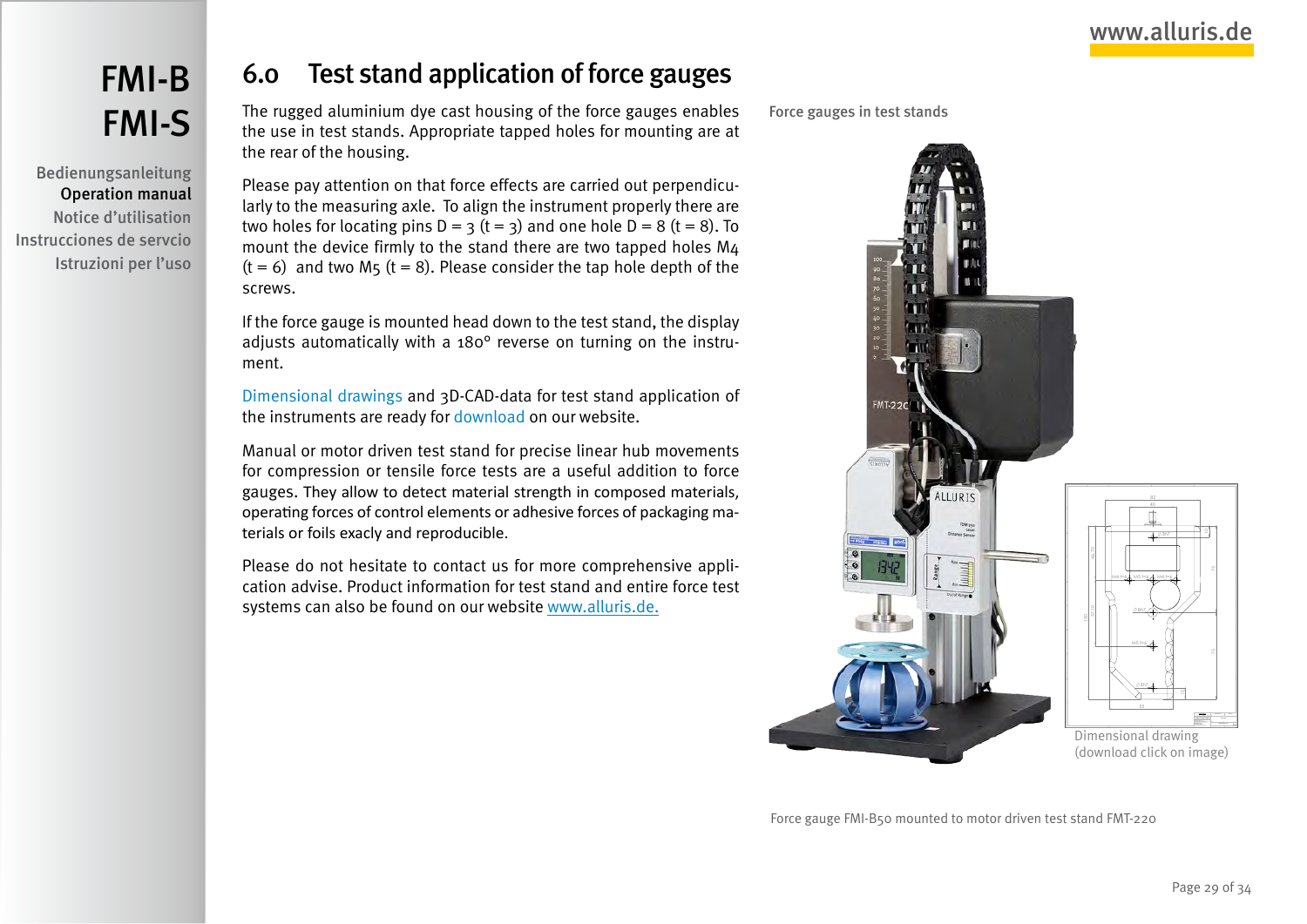# <span id="page-29-1"></span>7.0 Technical Data

<span id="page-29-0"></span>

 $\Gamma$ 

Bedienungsanleitung Operation manual Notice d'utilisation Instrucciones de servcio Istruzioni per l'uso

|                                                          |                | $FMI-B10$ / $FMI-S10$                                      | FMI-B20 / FMI-S20 | $FMI-B30$ / $FMI-S30$              | $FMI-B50$ / $FMI-S50$ |
|----------------------------------------------------------|----------------|------------------------------------------------------------|-------------------|------------------------------------|-----------------------|
| Measuring Range [N]                                      | A <sub>5</sub> |                                                            |                   |                                    | $0 - 5$               |
| B <sub>1</sub><br>B <sub>5</sub>                         |                |                                                            |                   |                                    | $0 - 10$              |
|                                                          |                |                                                            |                   | $0 - 50$                           |                       |
|                                                          | C <sub>1</sub> |                                                            |                   | $0 - 100$                          |                       |
|                                                          | C <sub>5</sub> |                                                            |                   | $0 - 500$                          |                       |
|                                                          | K1             | $0 - 1000$                                                 |                   |                                    |                       |
|                                                          | K2             | $0 - 2500$                                                 |                   |                                    |                       |
|                                                          | K <sub>5</sub> | 0-5000                                                     |                   |                                    |                       |
| Resolution of display [N]                                | A <sub>5</sub> |                                                            |                   |                                    | 0,001                 |
|                                                          | B <sub>1</sub> |                                                            |                   |                                    | 0,002                 |
|                                                          | B <sub>5</sub> | 0,05                                                       |                   | 0,01                               |                       |
|                                                          | C <sub>1</sub> | 0,1                                                        |                   | 0,02                               |                       |
|                                                          | C <sub>5</sub> | 0,5                                                        |                   | 0,1                                |                       |
|                                                          | K <sub>1</sub> | $\mathbf{1}$                                               |                   | 0,2                                |                       |
|                                                          | K2             |                                                            | 0,5               |                                    |                       |
|                                                          | K <sub>5</sub> |                                                            |                   | $\mathbf{1}$                       |                       |
| Measuring frequency (internal)                           |                |                                                            |                   | up to 3,6 kHz                      |                       |
| Display refresh rate                                     |                |                                                            |                   | $1 - 10$ Hz                        |                       |
| Peak capturing                                           |                |                                                            |                   | app. 1 kHz                         |                       |
| Accuracy* (f.s. ± 1 digit)                               |                | ±0,3%                                                      | ±0,2%             |                                    | ± 0,15%               |
| Temperature offset (Tk relative) / K                     |                |                                                            | ±0,02%            |                                    |                       |
| O-Point offset (To absolute) / K                         |                |                                                            |                   | ±0,02 %                            |                       |
| Permissible error of measurement**                       |                | ±0,5%<br>±0,3%                                             |                   |                                    |                       |
| Tracking (To surpressed)                                 |                |                                                            |                   | Auto-Tara (automatic compensation) |                       |
| Overload output                                          |                |                                                            |                   |                                    | $\bullet$             |
| USB-interface, max app. 1kHz                             |                |                                                            |                   |                                    | 2.0                   |
| Memory function                                          |                |                                                            |                   |                                    | $\bullet$             |
| <b>Statistical function</b>                              |                |                                                            |                   |                                    | MAX   MIN             |
|                                                          |                |                                                            |                   |                                    | AVG   DEV             |
| Limit (threshold) function                               |                |                                                            |                   |                                    | $\bullet$             |
| Temperature range (operation)                            |                | o <sup>o</sup> 40° (max. 85 %rF)                           |                   |                                    |                       |
| Temperature range (storage)                              |                | $-5^{\circ}  45^{\circ}$ (store dry)                       |                   |                                    |                       |
| Protection code < 500N                                   |                | Protect against small parts (IP40)                         |                   |                                    |                       |
| Protection code > 500N                                   |                | Splash proof (IP 65)                                       |                   |                                    |                       |
| Power supply FMI-S                                       |                | Solar cell and internal HighCap-buffer                     |                   |                                    |                       |
| <b>Battery FMI-B</b>                                     |                | internal LiPo   capacity app. 150 h   charging time 10-12h |                   |                                    |                       |
| Weight                                                   |                | 480 g /app. 1150 g (from measuring range 2,5 kN)           |                   |                                    |                       |
| Dimensions (L x W x H)                                   |                | 150 x 82 x 29 mm                                           |                   |                                    |                       |
| * Permissible display deviation; **according to DIN 1319 |                |                                                            |                   |                                    |                       |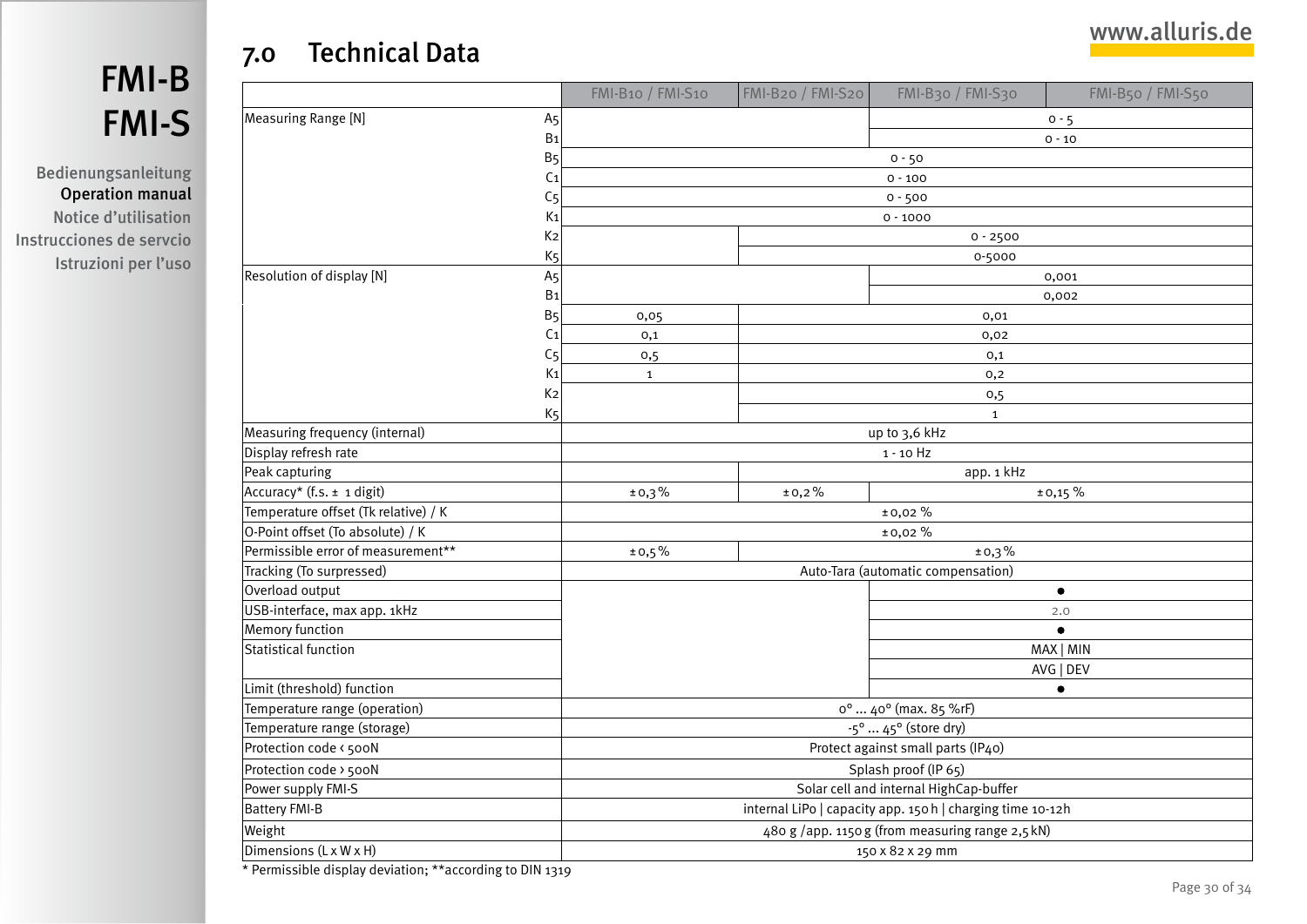<span id="page-30-0"></span>Bedienungsanleitung Operation manual Notice d'utilisation Instrucciones de servcio Istruzioni per l'uso

# 8.0 Service

# 8.1. Extended 5-Year Guarantee

We extend the guarantee to five years provided that the instrument has been registered with us immediately after the purchase, and that the maintenance and calibration intervals are observed. Consumption material, normal wear and tear as well as damages caused by improper use are excluded from this warranty. Besides, the warranties as agreed upon in our general terms and conditions shall apply.

# 8.2. Product registration

In order to receive information about product changes and updates and to enjoy full warranty, please register your product on our [website](http://www.alluris.de/en/product_register/register.php).

# <span id="page-30-1"></span>8.3. Calibration certificates

Force gauges can be calibrated in our certified calibration laboratory working in accordance with ISO 17025.

Our calibrations can be performed to the following standards and directives:

- VDI/VDE-Directive 2624 sheet 2.1
- DAkkS (DKD) R 3-3
- • ISO 376:2011-09

Traceability to the national standards of PTB / DKD is guaranteed and will be shown in the calibration certificates.

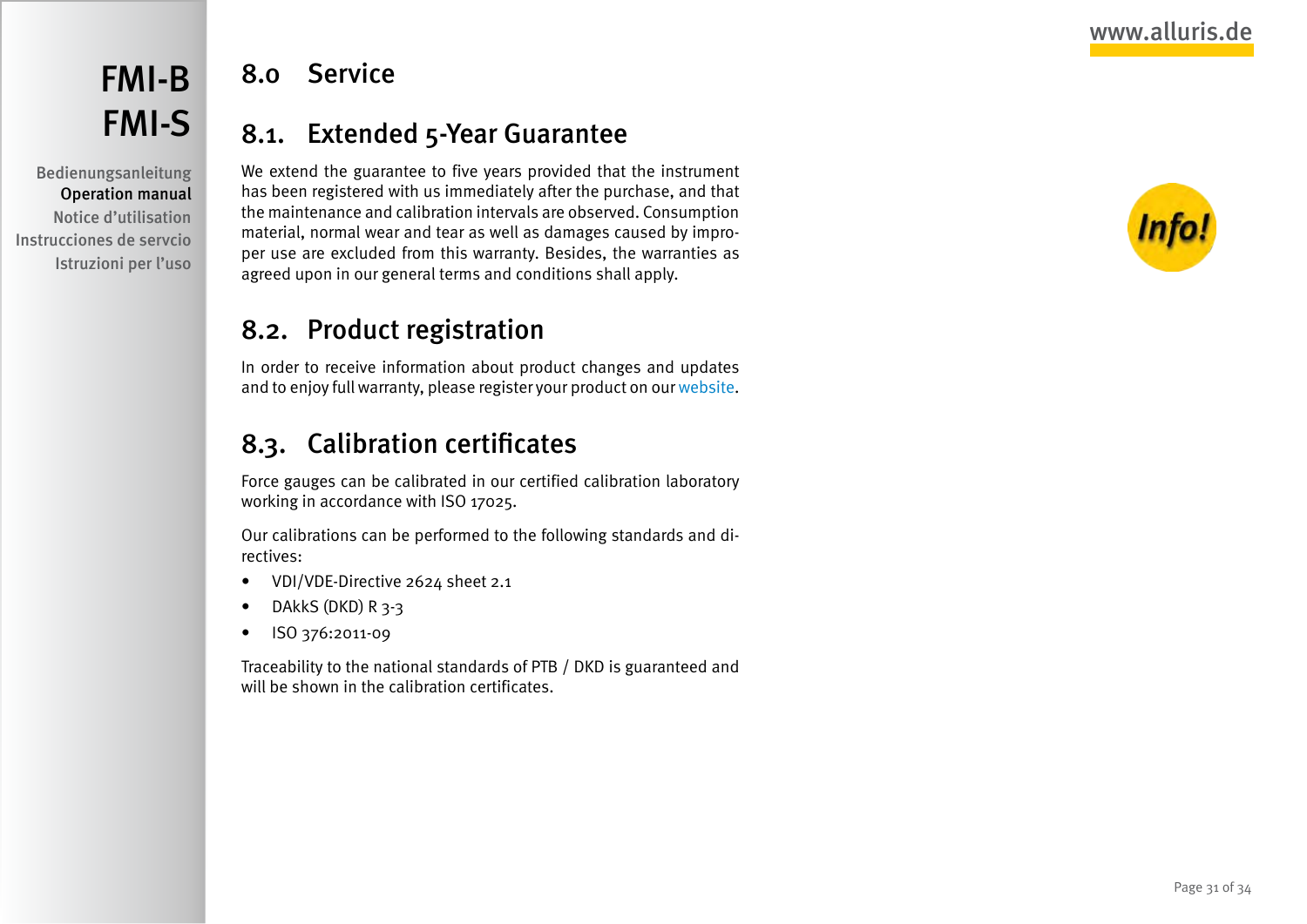<span id="page-31-0"></span>Bedienungsanleitung Operation manual Notice d'utilisation Instrucciones de servcio Istruzioni per l'uso

# 9.0 Frequent questions (FAQ)

| The display shows numbers upside down!                                                                                                          | The display direction changes automatically according to the posi-<br>tion of the device when the instrument is switched on.                                                                                                                                                     |
|-------------------------------------------------------------------------------------------------------------------------------------------------|----------------------------------------------------------------------------------------------------------------------------------------------------------------------------------------------------------------------------------------------------------------------------------|
| Display shows values only in compressive or tensile force direction!                                                                            | Change the mode of operation using the S-key. The actual force<br>value, either tensile or compression force indicated if the Peak<br>symbol flashes or this symbol is not shown (see p. 10 chapter<br>3.3 Selecting the operation mode).                                        |
| Force values are shown with negative prefix!                                                                                                    | Depending on your usage you may set a negative prefix either for<br>tensile forces (default) or for compressive forces (see p. 17 chap-<br>ter 4.2.2 Changing +/- prefix for push or pull operations (P12)).                                                                     |
| The depicted peak-value is higher than the maximum value!                                                                                       | The maximum value equals the average value of the last taken sing-<br>le values, whereas the amount of single values depends on the set<br>display update time. The peak value, in contrast, is the absolute<br>highest value measured.                                          |
| Does the instrument work also after a being stored in the dark for a<br>longer period?                                                          | Yes. Even after a self discharging of the internal energy storage the<br>instrument can be used immediately. A back-up battery guarantees<br>the basic function of the device (see $p. 5$ chapter 2.3 Energy<br>Harvesting (FMI-S)).                                             |
| USB communication is disturbed!                                                                                                                 | Is the right device driver installed? Devices series FMI-S must be<br>turned on only after connecting via USB, else they can not be de-<br>tected. Alternativly, press any button on the device.                                                                                 |
| The display shows "OvErL"!                                                                                                                      | Remove the excessive load immediately and check the instrument.<br>If the indicated measuring values are obviously untrue the load cell<br>has to be changed by the manufacturer. Important note: After over-<br>loading the device the calibration certificate becomes invalid. |
| The display shows "bat.1" or "bat.0" and the device does not res-<br>pond!                                                                      | Press the O-button and charge the battery (see p. 5 chapter 2.4<br>Charging the battery (FMI-B)).                                                                                                                                                                                |
| Software FMI Analyze: Display shows that S-key and / or external<br>switches are not active (green Button) although the unit is connec-<br>ted! | Activate the memory function (see p. 20 chapter 4.4.2 Setting<br>memory and statistics functions).                                                                                                                                                                               |
| The device turns off automatically!                                                                                                             | The auto-off function turns off the instrument, if no button has<br>been pressed for more than five minutes. This period of time can<br>be changed and set beween 1 und 90 minutes (see p. 18 chapter<br>4.2.6 Auto-Off function (instrument off) (P15)).                        |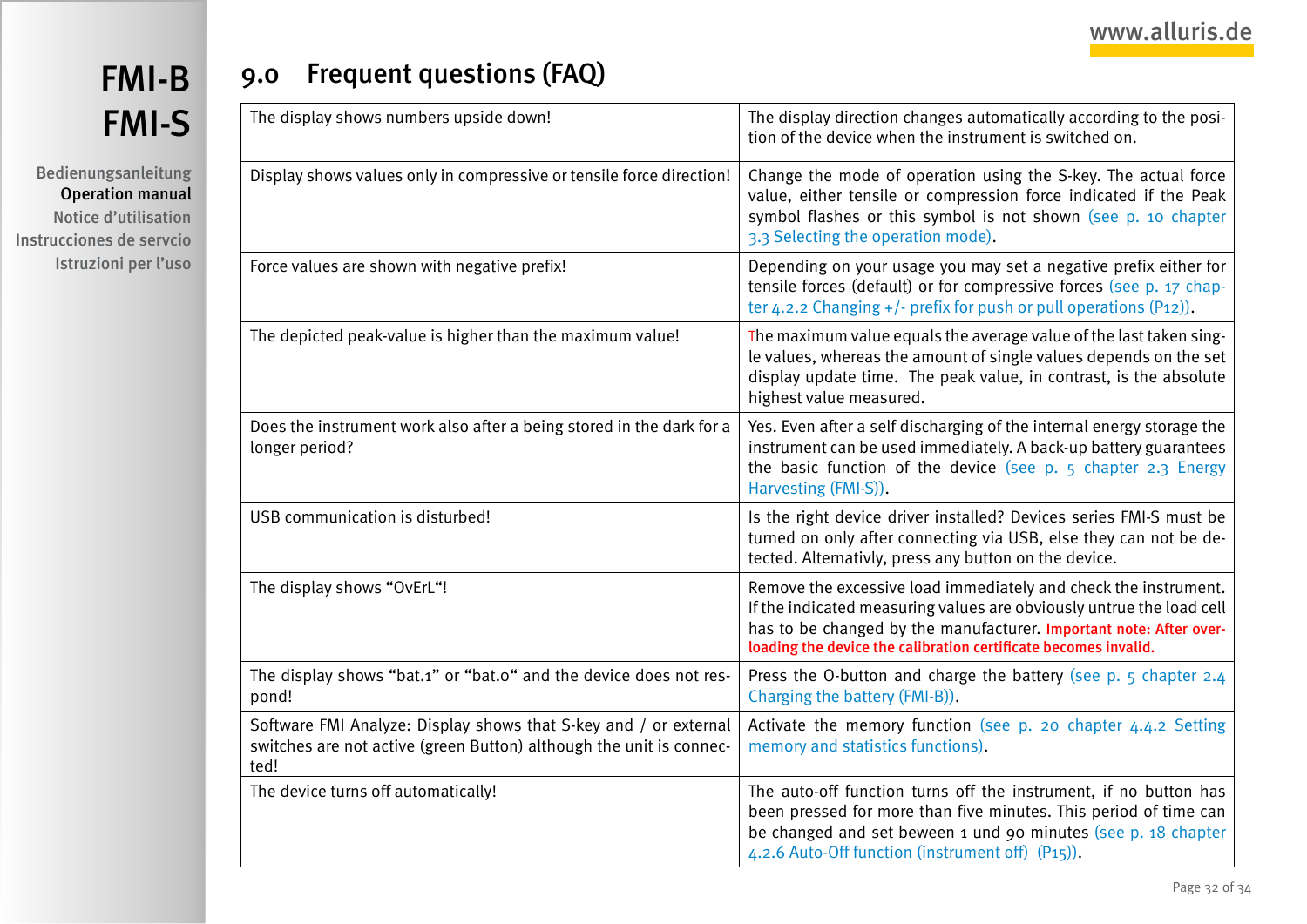# <span id="page-32-0"></span>FMI-S FMI-B

Konformitätserklärung Declaration of Conformity

> Déclaration de Conformité

Declaración de conformidad

Dichiarazione di conformità

# A.1 Notes

A. Appendix

1 The use of general descriptive names, trade names, trademarks, etc. in this manual, even if not specially labeled is not to imply that such names are exempt from the trademark and trade protection laws would have to be considered as free.

# A.2 Calibration confirmation acc. DIN EN 10204 2.1

We hereby certify that the equipment has been tested in the production process in accordance with the requirements of DIN EN 9001: 2008. The force gauge fullfills all values and accuracy described in the technical data.

The instruments and sets of weights used to determine the accuracy are traceable to the globally accepted (ILAC) standards of the Physikalisch-Technische Bundesanstalt (PTB, Braunschweig) and DAkkS [\(see p. 31 chapter 8.3 Ca](#page-30-1)[libration certificates\).](#page-30-1)